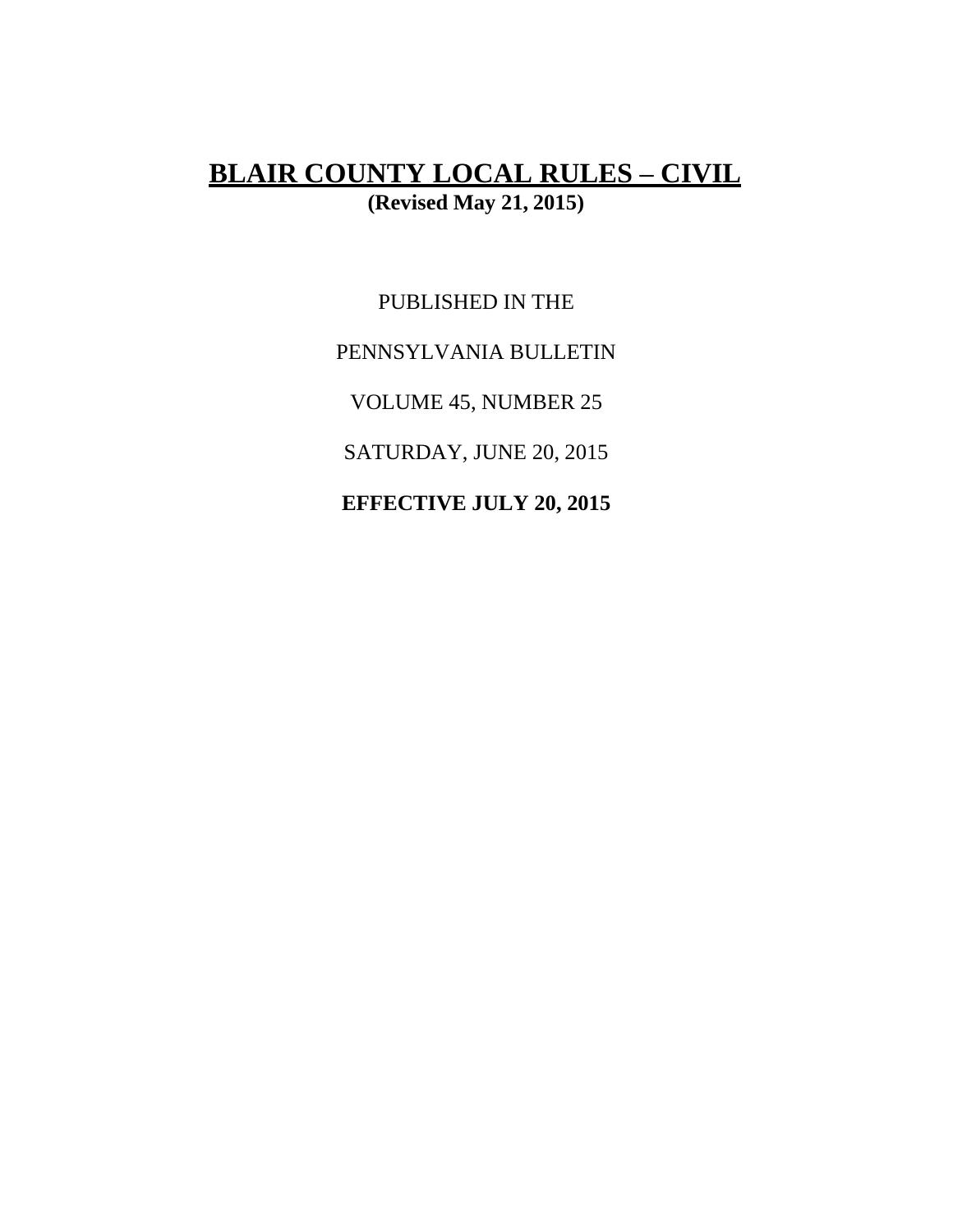# **TABLE OF CONTENTS**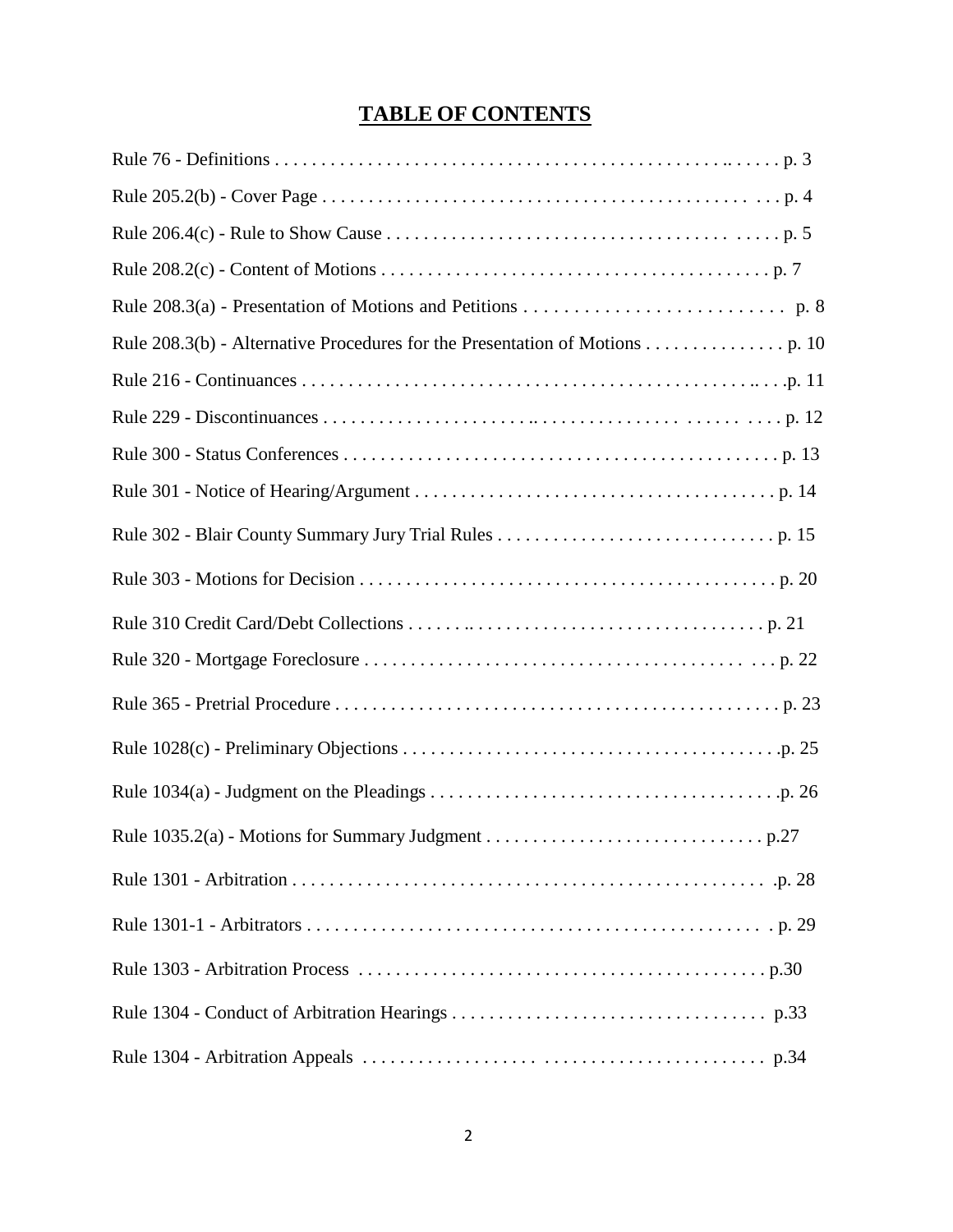### **RULE 76 DEFINITIONS**

**BLAIR COUNTY BAR ASSOCIATION MEDIATION PROGRAM** – An alternative dispute resolution tool which utilizes the time and skills of several experienced members of the Blair County Bar who act as neutral mediators. This program provides the parties with an opportunity to expand and develop areas of agreement which can resolve their dispute at considerable savings of financial and human resources to everyone involved. Submission of cases to the Blair County Bar Association Mediation Program is voluntary, unless ordered otherwise.

**BLAIR COUNTY LOCAL RULES** – These rules apply to any civil matter of business coming before this Court, unless designated otherwise. They shall be cited as **B.C.L.R.**

**NOTICE OF ARGUMENT/ HEARING –** An Order of Court setting a date, time and location for hearing on a petition or motion requiring a decision of Court. See B.C.L.R. 301.

**PRETRIAL CONFERENCE** – A conference among counsel, the Court and such other persons as directed to be present or permitted to attend by the judge. The purpose shall be to discuss the posture of the case, including settlement, in an effort to prepare the case for trial. A formal narrative is required for this conference. See Pa. R. Civ. P. 212.2 - 212.3.

**SETTLEMENT CONFERENCE/JUDICIAL MEDIATION** – A meeting among counsel, litigants, the Court and other such persons as directed by the judge to be present in person for the purpose of resolving the action. This meeting shall be attended in person unless excused by the judge. All persons with settlement authority shall be required to attend unless specifically excused by the Court.

**STATUS CONFERENCE** – A conference among counsel and a court representative to take place early in the litigation or at any other point the Court deems necessary to move the case toward resolution. No pretrial narratives are necessary. Counsel should be prepared to discuss the present status of the lawsuit, appropriate time limits for discovery, and the possible use of alternative dispute resolution. The Court may set discovery deadlines at this time and may schedule a formal pretrial. See B.C.L.R. 300.

**SUMMARYJURY TRIAL**– A form of alternative dispute resolution to be scheduled upon request of the parties and/or at the discretion of the Court. The purpose of the summary jury trial is to provide an expedited proceeding which promotes settlement. The attendance of the parties with authority to settle, including insurance adjuster, is mandatory. See B.C.L.R. 302.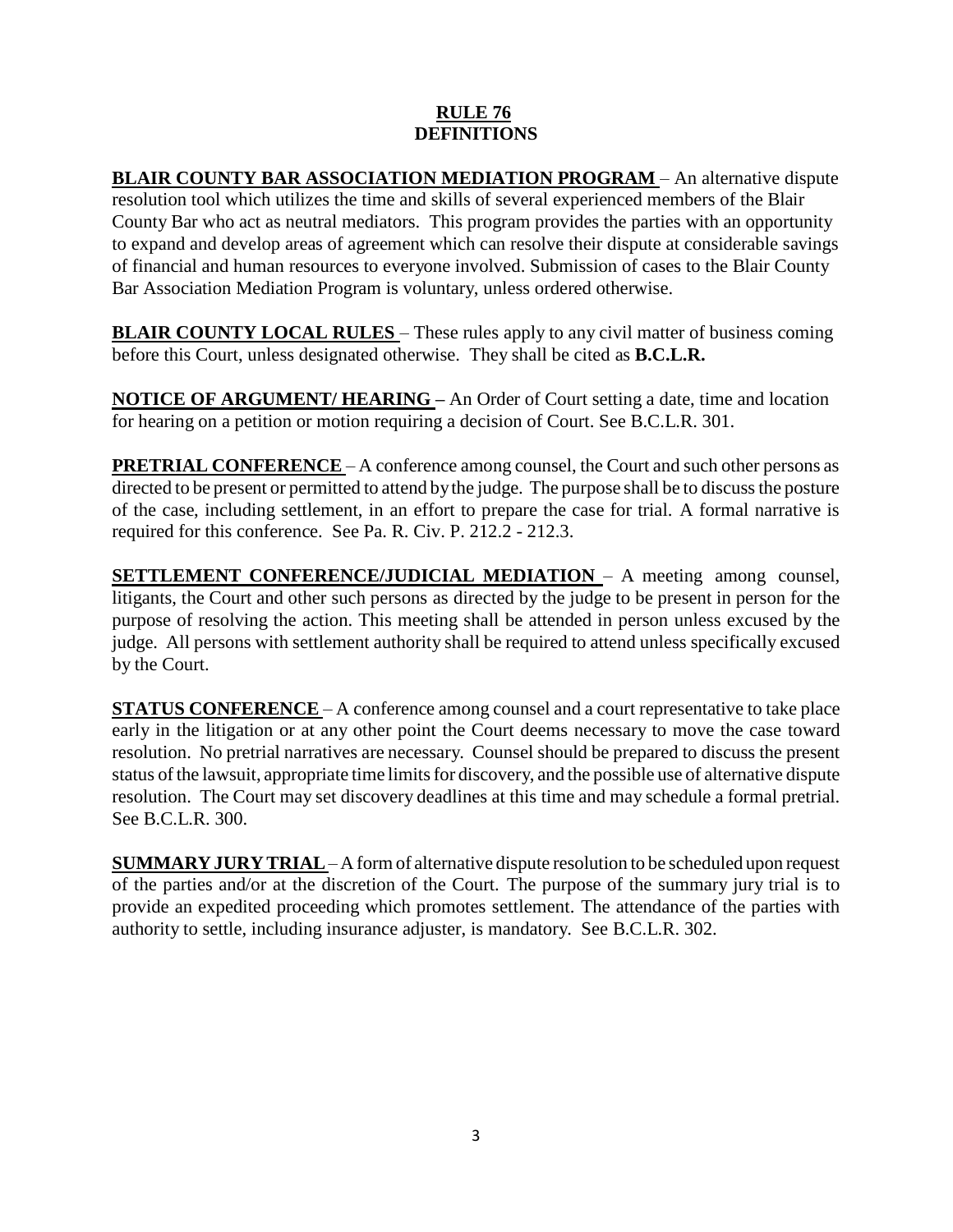### **RULE 205.2(b) COVER PAGE**

(1) For the initial pleading in any civil action, the pleading shall be accompanied by a completed Pennsylvania Rule of Civil Procedure 205.5 Cover Sheet which can be found at http://www.pacourts.us/forms/for-the-public.

(2) In compliance with Rule of Civil Procedure 1018.1, the agency to be named in the notice from whom legal help can be obtained shall be:

> MIDPENN LEGAL SERVICES 171 Lakemont Park Blvd. Altoona, PA 16602 (800) 326-9177 (814) 943-8139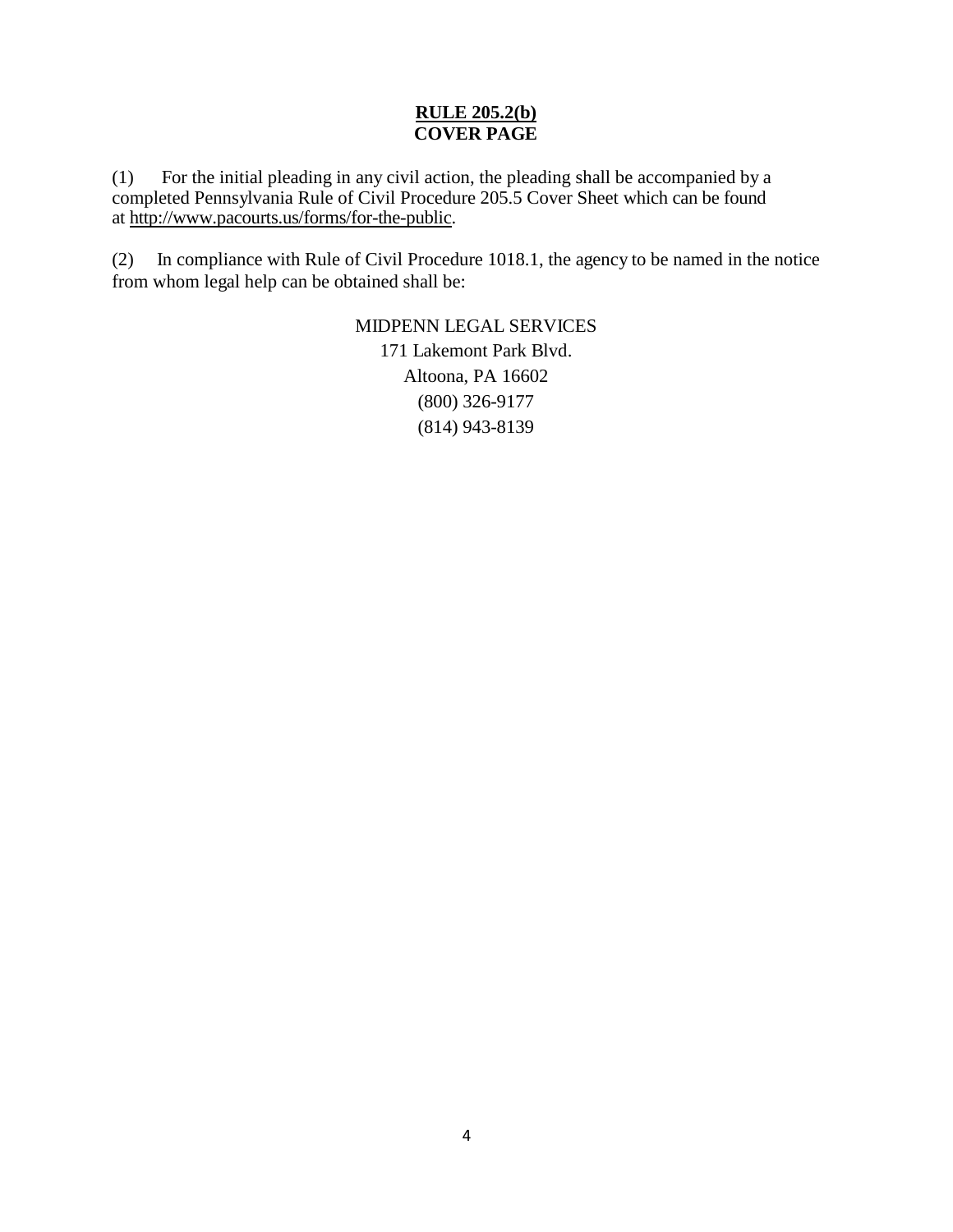## **RULE 206.4(c) RULE TO SHOW CAUSE**

(1) We hereby adopt Pa. R. Civ. P. 206.5 as local procedure for rules to show cause.

(2) A petitioner seeking the issuance of a rule to show cause shall attach to the petition a proposed order in the form prescribed in subdivision (6) and give notice to all other parties of the intention to request the court to issue the rule.

(3) If the petition is within the scope of Pa.R.Civ.P. 206.1(a), is properly pleaded, and states prima facie grounds for relief, the court shall enter an order issuing a rule to show cause and may grant a stay of proceedings.

(4) Argument/hearing shall be scheduled in front of the judge to whom the case is assigned for a date certain after the deadline for filing the answer. It is within the discretion of the presiding judge to determine whether the matter can be decided on briefs alone.

(5) Briefs addressing whether a rule to show cause should issue shall be filed according to the briefing schedule ordered by the presiding judge at the conclusion of the evidentiary hearing. If the Court declines to hold an evidentiary hearing, the Court shall provide a briefing schedule in the order issuing the rule.

(6) The form of order required by subdivision (2) shall be substantially in the following form: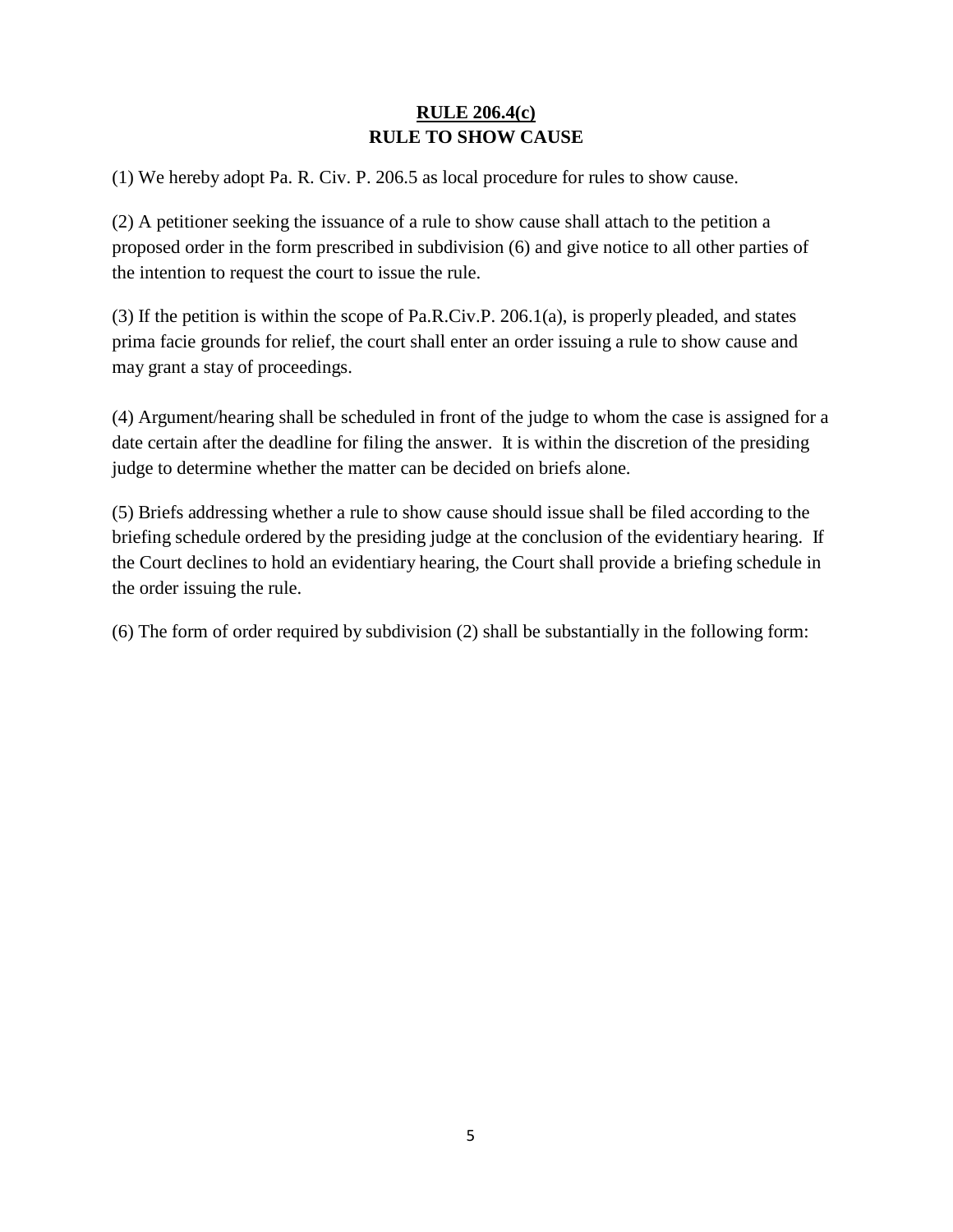CIVIL DIVISION vs. DOCKET NO.

#### ORDER

AND NOW, this \_\_\_\_ day of \_\_\_\_\_\_\_\_\_\_\_, \_\_\_\_\_, upon consideration of the foregoing

petition, it is hereby ordered that

l

l

(1) a rule is issued upon the respondent to show cause why the petitioner is not entitled to the relief requested;

(2) the respondent shall file an answer to the petition within twenty (20) days of this date;

(3) the petition shall be decided under Pa. R. Civ. P. No. 206.7.

(4) an evidentiary hearing/oral argument on disputed issues of material fact shall be held on the

\_\_\_\_\_\_ day of \_\_\_\_\_\_\_\_\_\_, \_\_\_\_\_\_ in Courtroom \_\_\_\_\_\_ of the Blair County Courthouse.

(5) notice of entry of this order shall be provided to all parties by the petitioner.

BY THE COURT:

 $J.$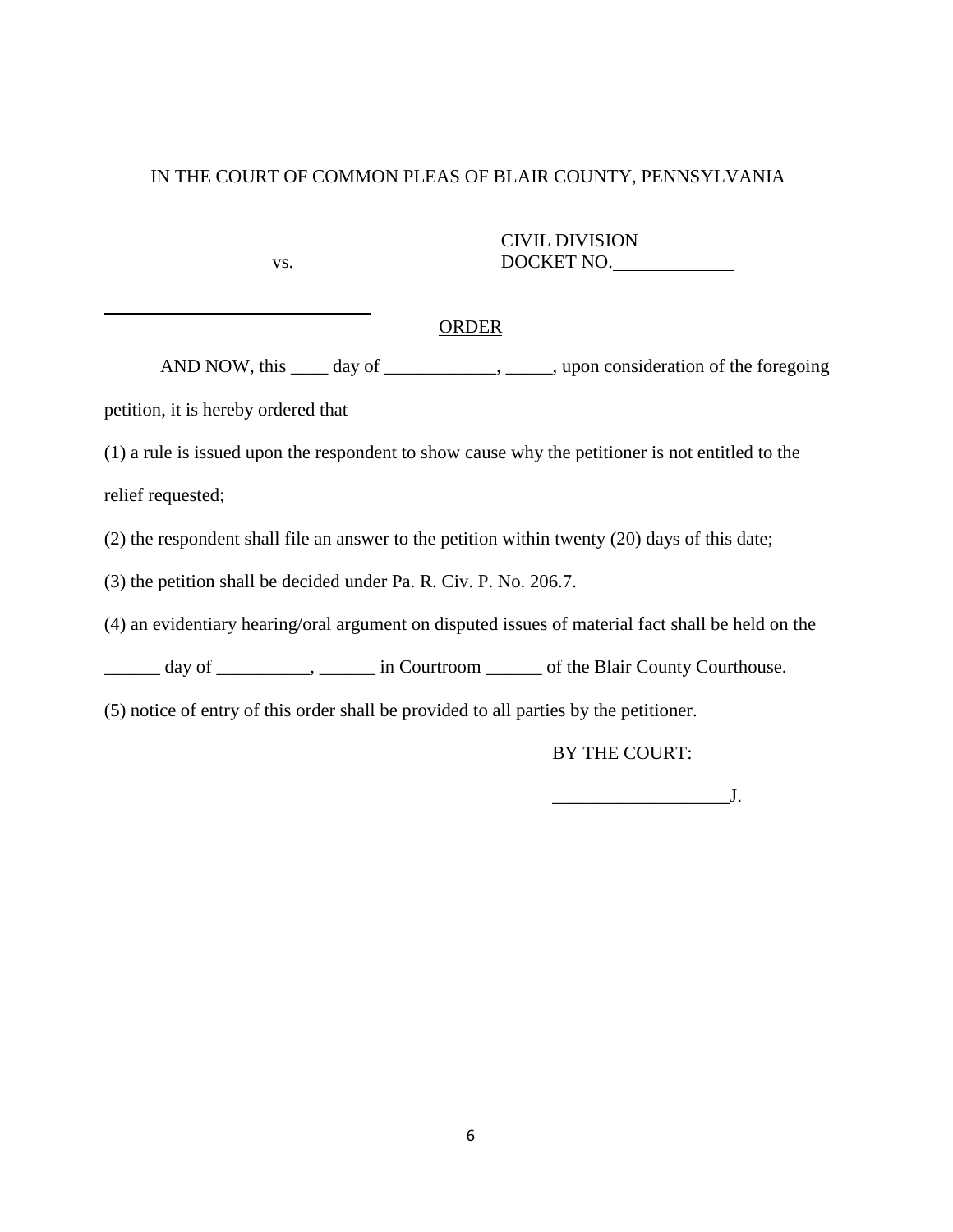## **RULE 208.2(c) CONTENT OF MOTIONS**

(1) Any motion or petition based upon a statute or rule of court shall cite the specific statute or rule which authorizes the requested relief. See Pa.R.Civ.P. 239.3(a)

(2) All motions relating to discovery shall include a certificate signed by counsel for the moving party that counsel for that party has conferred or attempted to confer with all interested parties in order to resolve the matter without court action, and shall set forth the nature of the efforts made to resolve the matter. Failure to comply with the foregoing shall result in the refusal of the Court to hear the motion.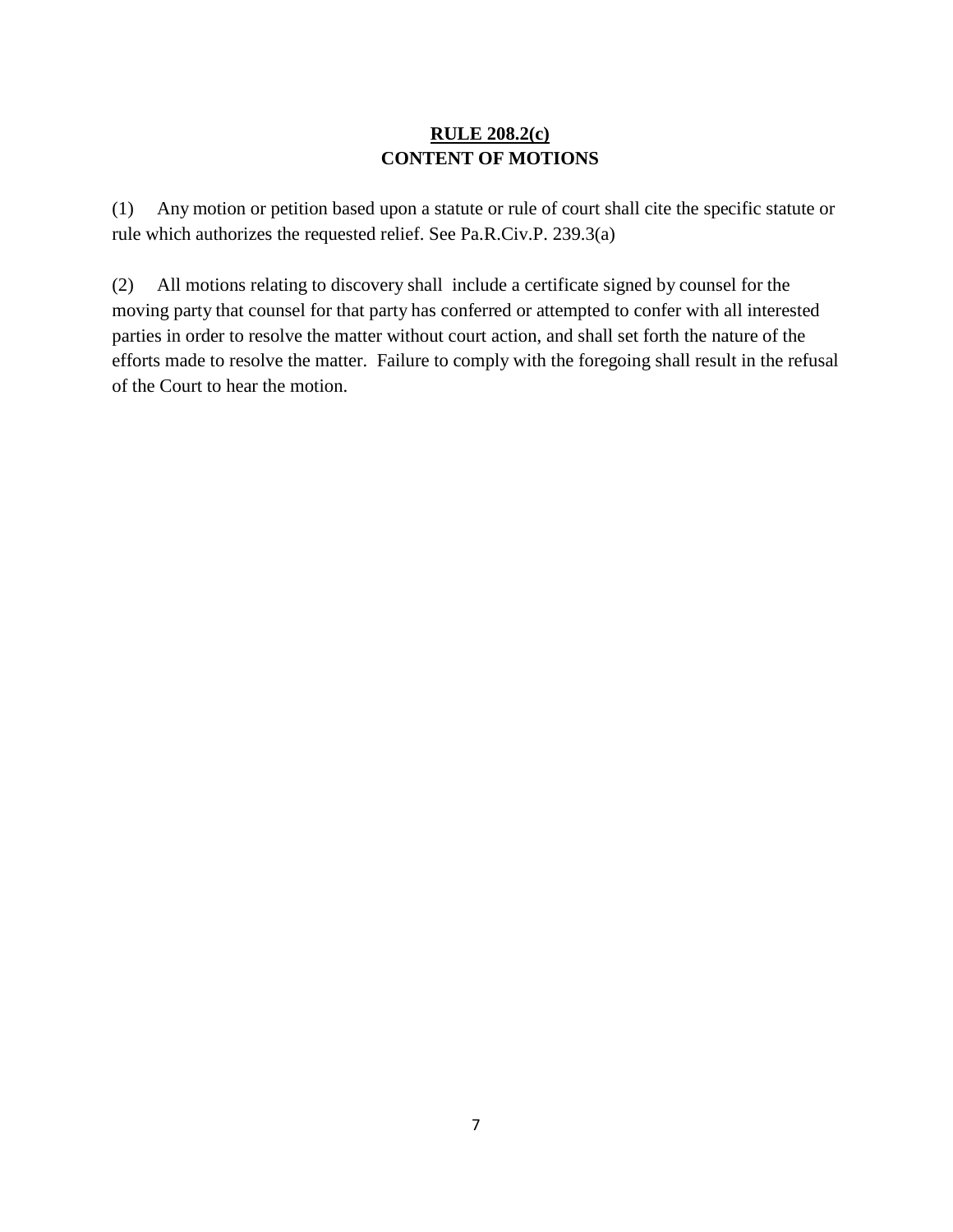### **RULE 208.3(a) PRESENTATION OF MOTIONS AND PETITIONS**

- (1) All motions and petitions requesting an Order of Court shall be filed with the Prothonotary's Office, which shall forward the motion or petition to the Court Administrator's Office for further processing.
	- (a) Exceptions: The following motions or petitions shall be filed directly with the Court Administrator's Office, which will forward them to the appropriate judge:
		- (i) Motions for Continuance, except with respect to juvenile, custody and domestic matters. B.L.C.R. 216.1.
		- (ii) Petitions for Court approval of stipulations or agreements.
		- (iii)Notice of Argument/Hearing, or agreed upon Order, may be presented to the Court Administrator's designee immediately prior to the beginning of Motions Court. The Court Administrator's designee will then assign a date and time and will submit the Notice of Argument/ Hearing or Order for the judge to execute said Order without counsel being present. B.C.L.R. 301.
	- (b) Counsel shall always prepare and submit with any motion or petition a proposed order granting the requested relief.
	- (c) The movant and respondent shall serve copies of their respective filings upon the opposing party at the time such filings are promptly time-stamped with the Prothonotary's Office in order to afford opposing party immediate notice of the filing. After receiving a date for hearing, the movant shall inform the opposing party of the date and time of the hearing. The movant shall likewise serve the opposing party with a copy of signed orders for scheduling hearings. (Failure to do so may result in dismissal and/or sanctions).
- (2) The Court shall initially consider a motion without written responses or briefs. For a motion governed by this subdivision, the Court may not enter an order that grants relief to the moving party unless the motion is presented as uncontested or the parties to the proceeding are given an opportunity for argument.
	- (a) This rule does not prevent the Court from denying the moving party's request for relief without the opportunity for an argument where the motion is procedurally defective, untimely filed, or fails to set forth adequate grounds for relief.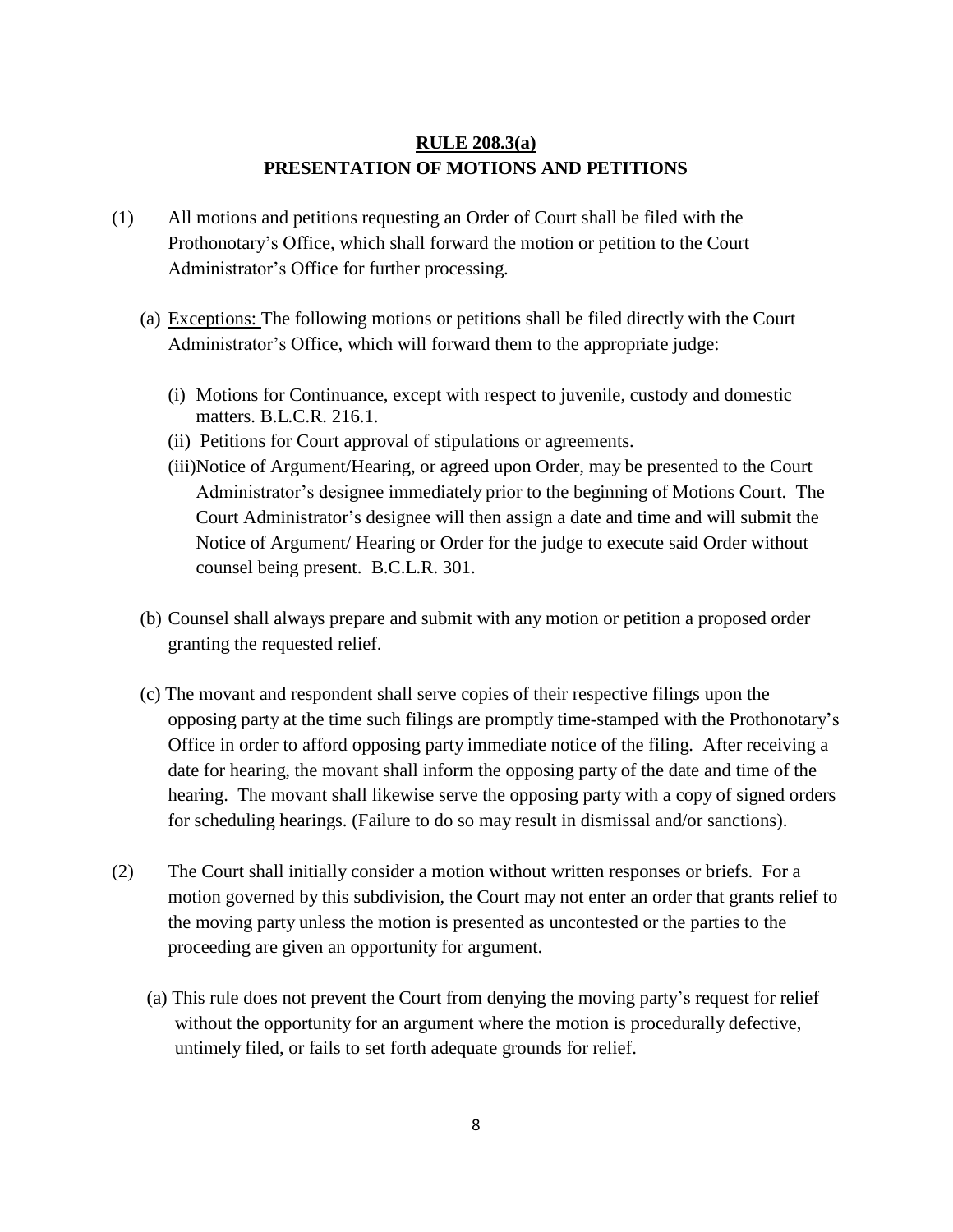- (b) Parties may choose to submit responses and briefs at the time of presentation provided that copies have been served on every other party. However, parties are not required to file responses and briefs in these instances.
- (c) When filing a motion, the procedure as set forth in B.C.L.R. 206.4(c) is likewise applicable under this section.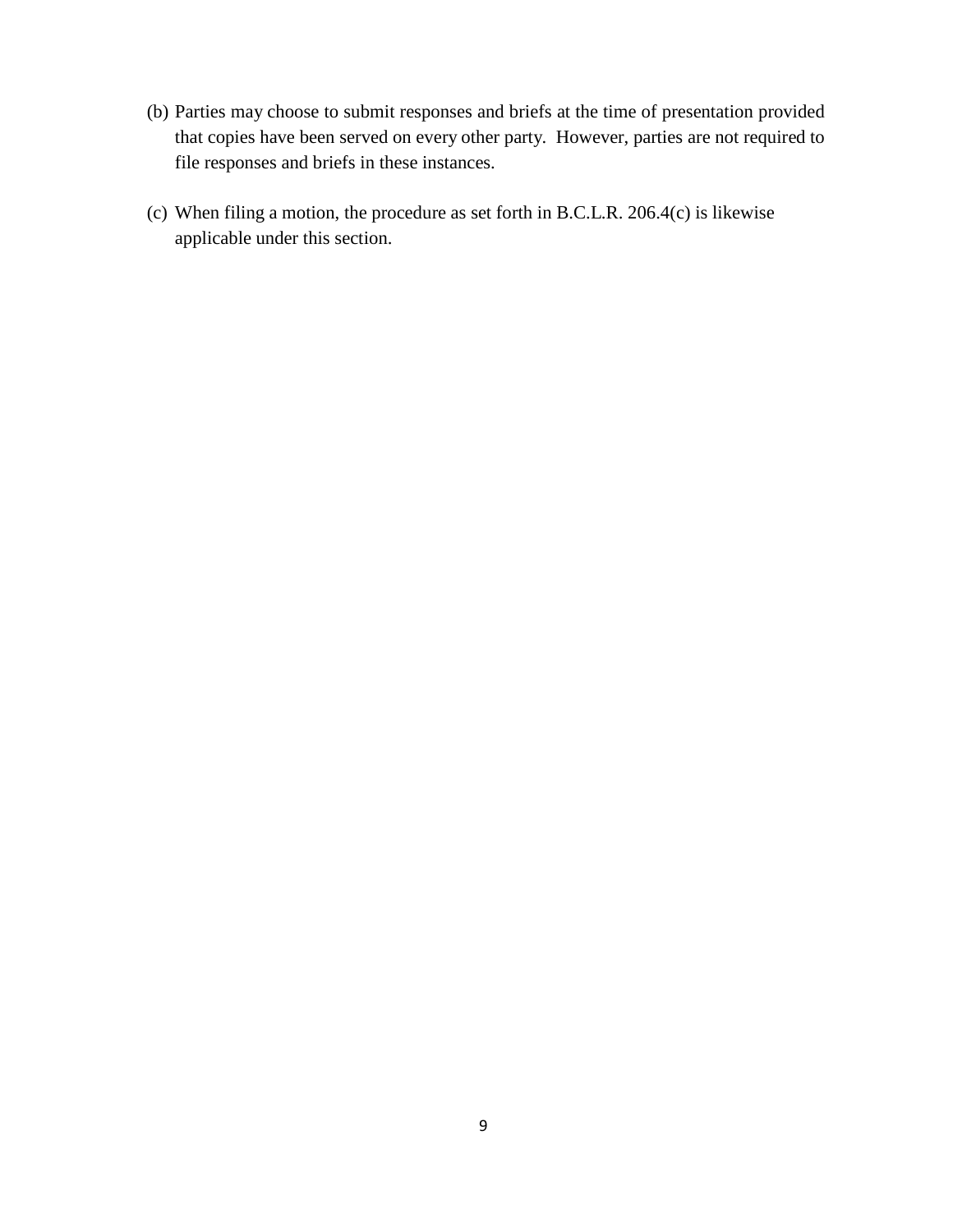#### **RULE 208.3(b)**

### **ALTERNATIVE PROCEDURES FOR THE PRESENTATION OF MOTIONS**

- (1) It is the preference of the Court to decide specified motions on briefs. Counsel may request oral argument in situations where a brief is insufficient to properly set forth the argument. The request for oral argument must be made in writing within ten (10) days of filing the motion, and submitted to Court Administration, with a statement setting forth the reasonsfor the necessity of oral argument. Court Administration shall refer the matter to the assigned judge.
	- (a) It shall be at the discretion of that judge whether argument will be scheduled.
	- (b) The Court may *sua sponte* schedule oral argument as it deems necessary.
	- (c) If the request for oral argument is approved, the moving partyshall file a brief within twenty (20) days.
	- (d) All response briefs must be filed no later than twenty (20) days of receipt of the moving party's brief. Reply briefs shall then be filed within ten (10) days of receipt of the moving party's brief.
	- (e) Service shall be made in conformity with Pa. R. Civ. P. 440.
	- (f) If response briefs are not timely filed the Court may dispose of the motion without such response brief and/or a monetary sanction may be imposed by the Court.
	- $(g)$  All requests for extension of the twenty (20) days to file responsive briefs shall be submitted in writing to Court Administration and will be referred to the assigned judge.
	- (h) If a motion is settled or withdrawn prior to disposition, the moving party shall so inform Court Administration in writing.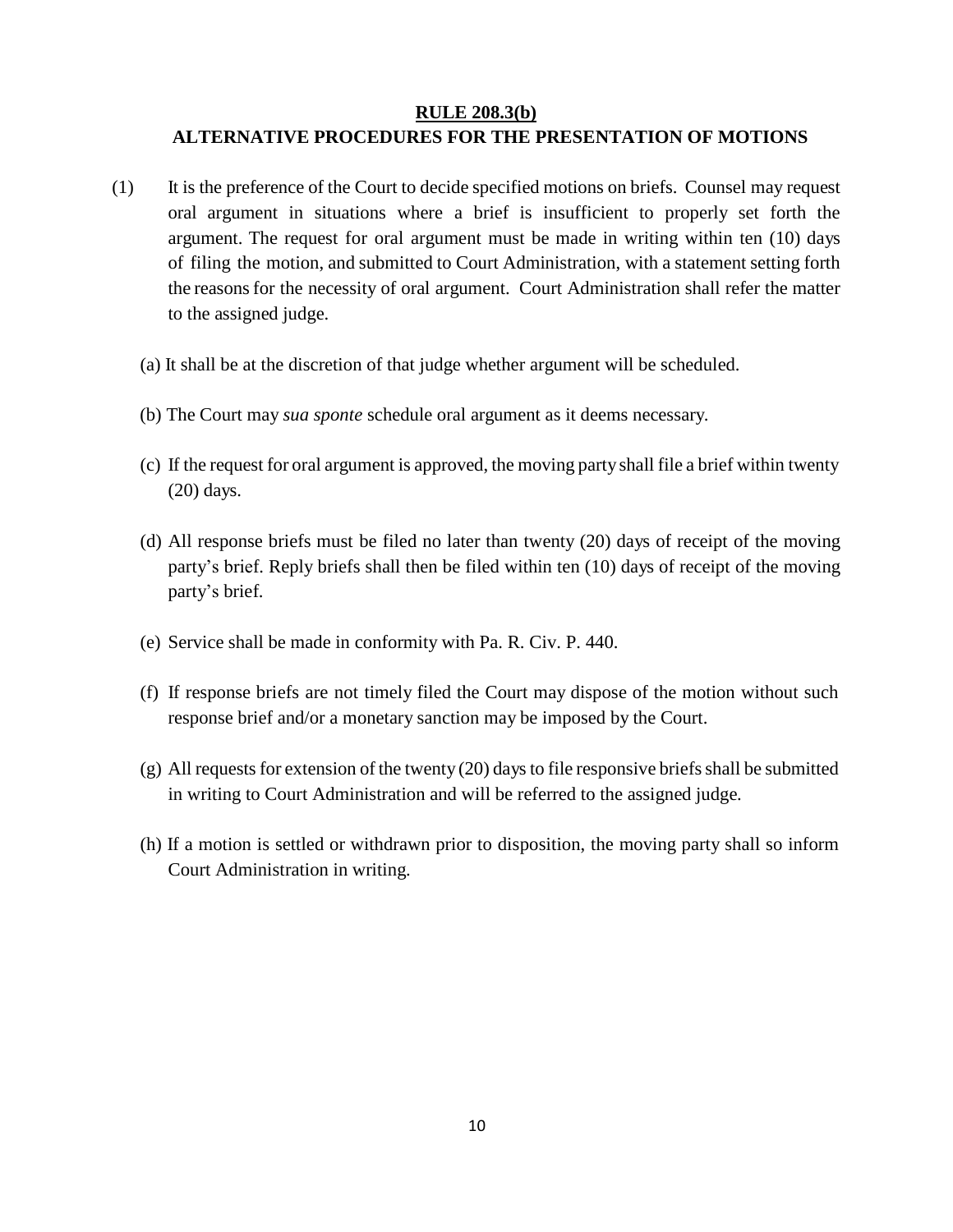## **RULE 216 CONTINUANCES**

- (a) TheCourt disfavors continuances due to the difficultyin promptlyreschedulingmatters. All applications for continuance shall be made by written civil continuance form affixed herein as ATTACHMENT "A". The continuance shall specify the factual basis for the request of the proposed continuance. The request for continuance shall be filed with Court Administration and will be forwarded to the assigned judge.
- (b) Any request must specify the position of the opposing party/parties. Failure to specify the position of the opposing party/parties results in automatic denial of the request

.

- (c) Requests for continuances shall be filed at least ten (10) daysin advance of the hearing date. Where the continuance is not timely filed, the reasons for the delay shall be specifically set forth in the motion. Faxed continuances will only be accepted in emergency situations.
- (d) Any continuance request shall contain certification that the client has been notified and does not oppose the request.
- (e) Court Administration shall notify the requesting party of the Court's decision on the motion and it shall be the requesting party's obligation to notify all parties of record.
- (f) Continuance pro formas shall be prescribed by the Court and obtained from Court Administration.
- (g) Continuances for Domestic Relations, Juvenile Probation and Custody Proceedings shall be filed with the respective departments.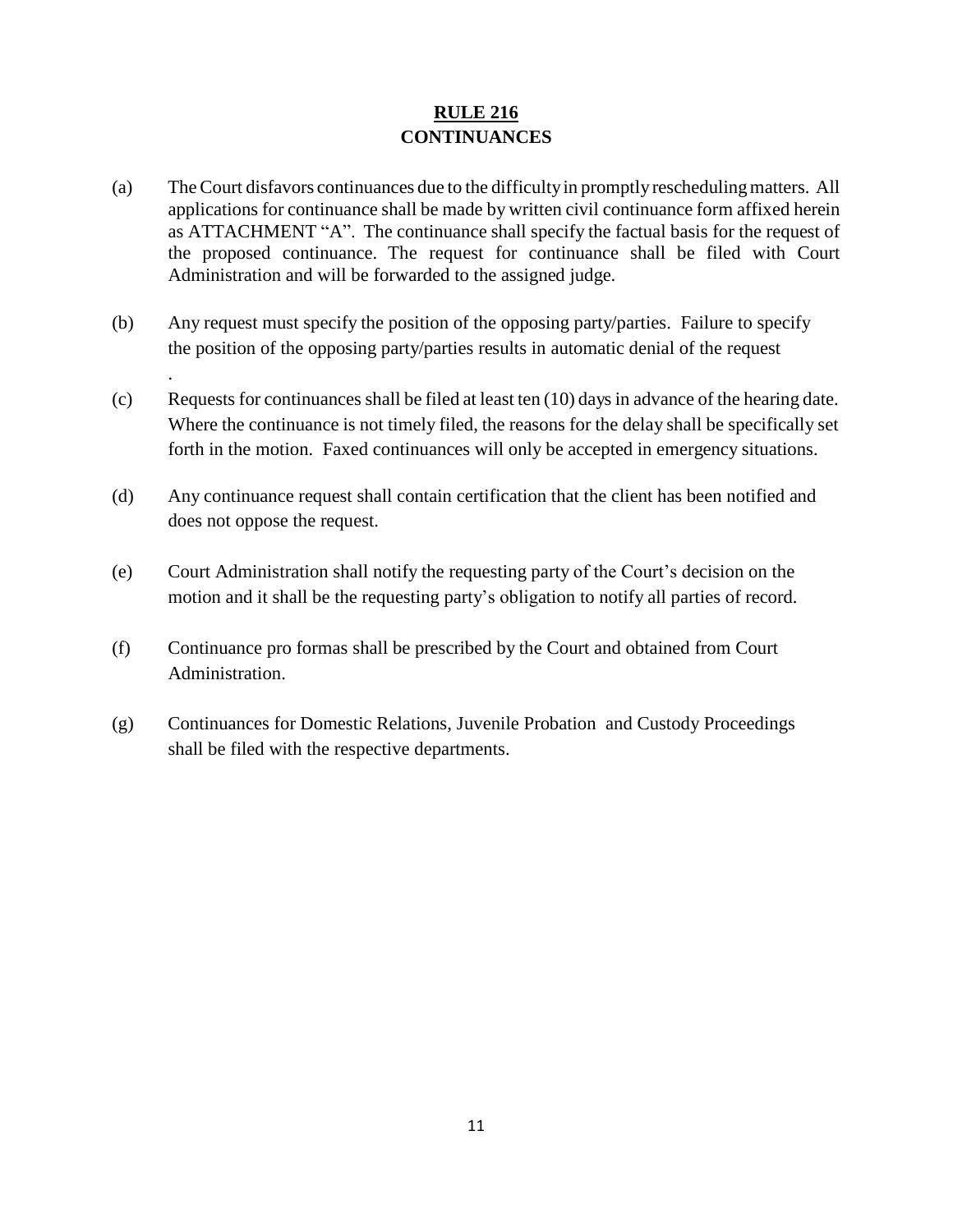## **RULE 229 DISCONTINUANCES**

- (a) Any discontinuance of an action shall be in accordance with PA.R.Civ.P. 229. A discontinuance may also be entered by a written direction (praecipe) to the Prothonotary if it is signed by the plaintiff's attorney or by a self-represented plaintiff and the same shall be accepted by the Prothonotary if all costs due the Prothonotary have been paid.
- (b) Counsel shall provide a copy of the discontinuance to Court Administration simultaneous with providing the original to the Prothonotary. Any written direction to the Prothonotary complying with this rule may be sent to the Prothonotary by mail and shall be accepted for filing.
- (c) Failure of plaintiff's counsel or a self-represented plaintiff to file a discontinuance upon settlement or withdrawal of such action may result in a fine of up to one hundred dollars (\$100.00) within the discretion of the Court and/or a hearing will be set for the attorney or self-represented plaintiff to explain the reasons for their failure to discontinue the action. Client(s) must attend such hearing with counsel.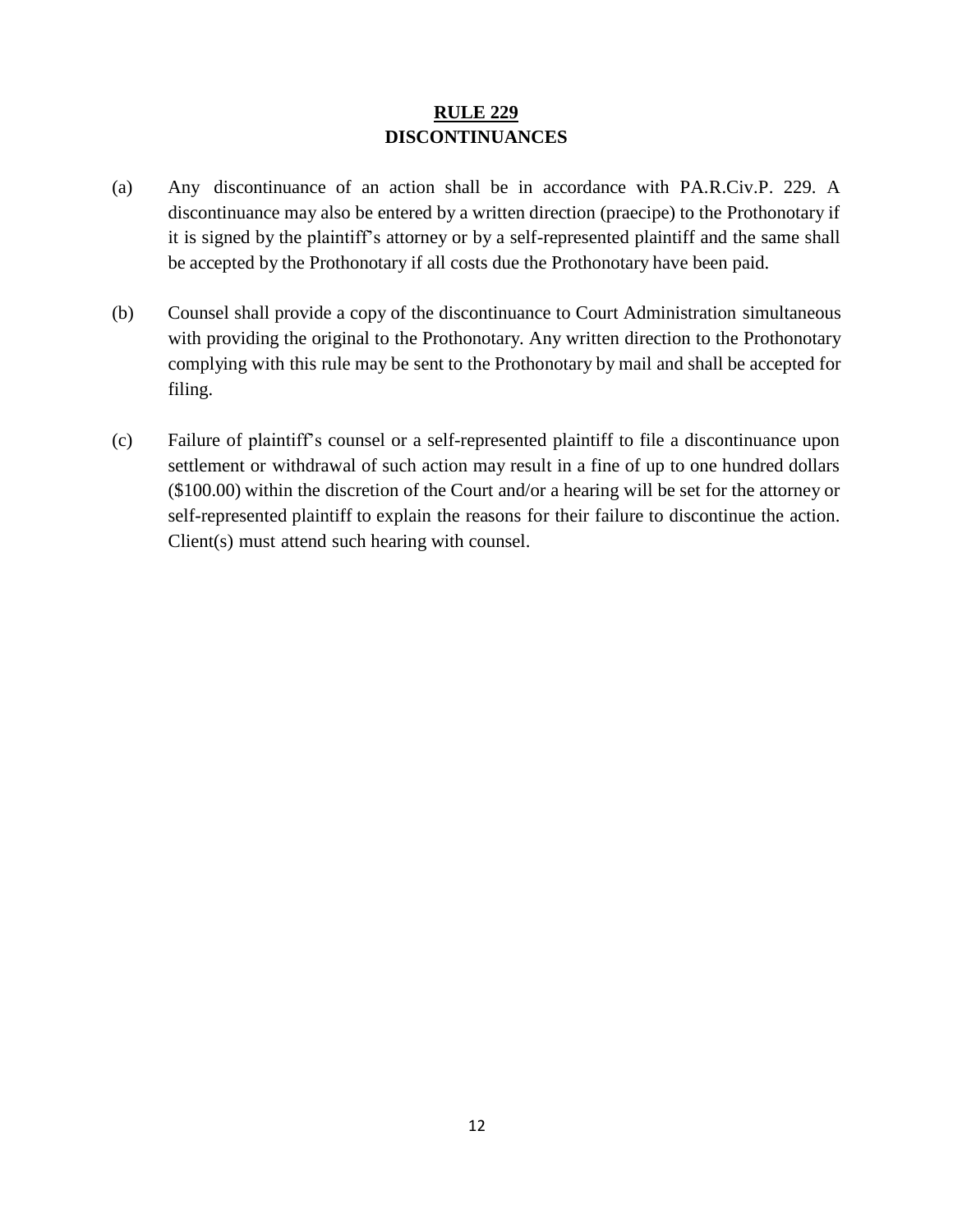### **RULE 300 STATUS CONFERENCES**

- **(a)** In any complex case or other action which the Court deems applicable, a status conference may be scheduled by the Court for purposes of discussing the following, including, but not limited to:
	- (1)The facts of the case;
	- (2) The status of discovery and what discovery is anticipated in the case;
	- (3) Any novel legal questions which are or may be at issue in the case;
	- (4) The status of the settlement demand and any responsive offers; and
	- (5)Setting and/ormodifying of discoverydeadlines. TheCourtreservesthe right to establish discovery deadline dates prior to a status conference pursuant to 42 Pa.C.S.A. §323.
- (b) Status conferences shall be scheduled upon request of the parties or at the discretion of the Court.
- (c) Subsequent to the status conference, the court may issue any Order deemed necessary providing counsel with dates and times for any future proceedings that may be required.
- (d) No written narratives need be filed for status conferences.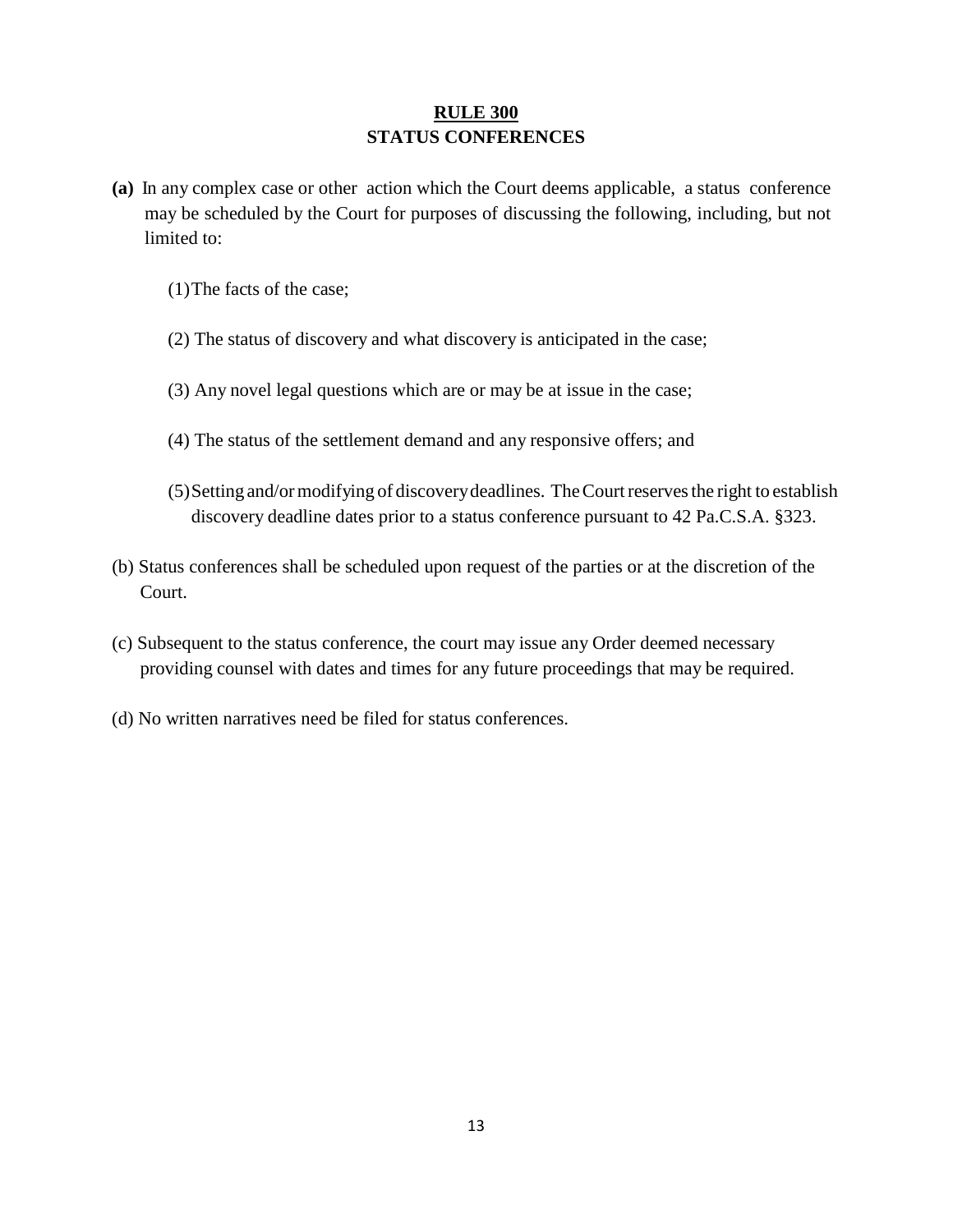## **RULE 301 NOTICE OF HEARING/ARGUMENT**

- **(**a) A motion or petition, requesting an Order of Court, with the exception of cases falling within B.C.L.R. 206.4(c), shall include a Notice of Hearing/Argument, (substantially in the format in subsection (5)), the granting of which shall be discretionary with the Court, and a Proposed Order granting the requested relief citing the specific statute or rule which authorizes the requested relief.
	- (1) All such motions/petitions shall be filed in the Prothonotary's Office, who will forward same to Court Administration.
	- (2) If a hearing or argument is requested, a date, time and location will be assigned by Court Administration.
	- (3) Once a Notice of Hearing/Argument or Order has been signed by the Court, Court Administration shall mail a copy to the moving party.
	- (4) Itshall be the responsibility of the moving partyto notify all other parties ofrecord of the date, time, and location of the hearing/argument.
	- (5) The format of the Notice of Hearing/Argument shall be as follows as set forth in ATTACHMENT "B".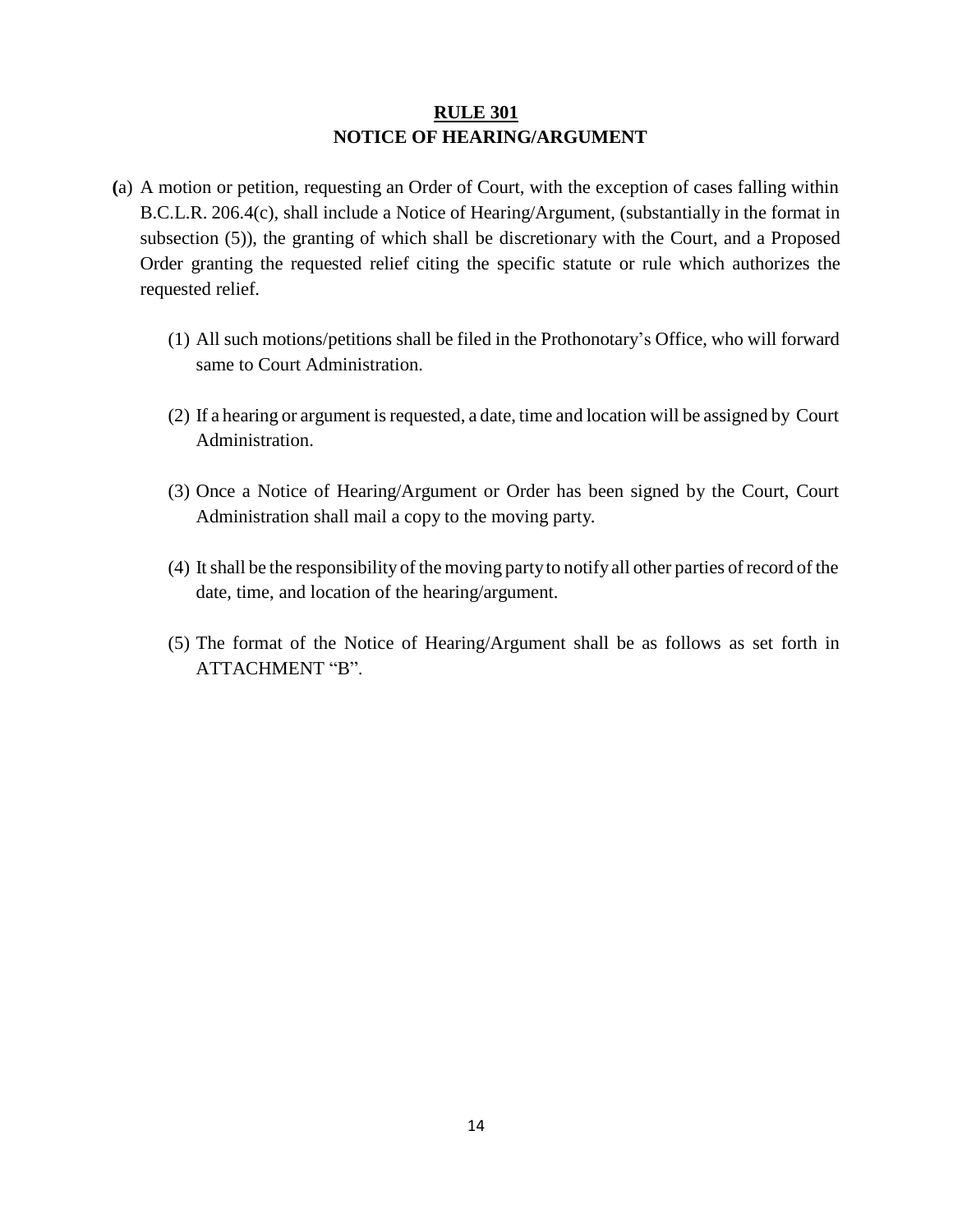## **RULE 302 BLAIR COUNTY SUMMARY JURY TRIAL RULES**

- **(a)** Preliminary Considerations. The following shall be considered, but shall not be controlling, in determining if civil cases are appropriate for a summary jury trial:
	- (1) Time Necessary for Regular Trial, Damages and Issues Involved.

The Court will determine if the regular trial time would be one or several days, including time for jury selection and closings and charge. The Court will also consider the amount of damages and whether complex legal issues are involved.

## **(**2) Consent of Attorneys.

The Court will attempt to obtain the consent of the attorneys to conduct a summary jury trial, but the Court shall have the authority to direct a summary jury trial as an extension of the settlement conference.

### (3) Offer and Demand**.**

The Court will consider the existing offer and demand, if any, in assessing the suitability of a case for jury trial.

## (4) Credibility.

The Court will determine whether the major issues of the case will be resolved on the basis of credibility.

## (b) Summary Jury Trials. The following procedures shall apply to all summary jury trials:

(1) Attendance of Parties.

Individual parties shall attend the summary jury trial. Additionally, an officer or other responsible lay representative of a corporate party or a claims adjuster for an insurance carrier shall attend the summary jury trial.

(2) Non-Binding Effect.

Summary jury trials are for settlement purposes only and are non-binding. Nothing done by counsel with reference to the summary jury trial shall be binding on counsel or the parties or shall constitute a waiver. However, a summary jury trial may be made binding or damages can be floored and capped with a high/low by agreement of counsel and parties.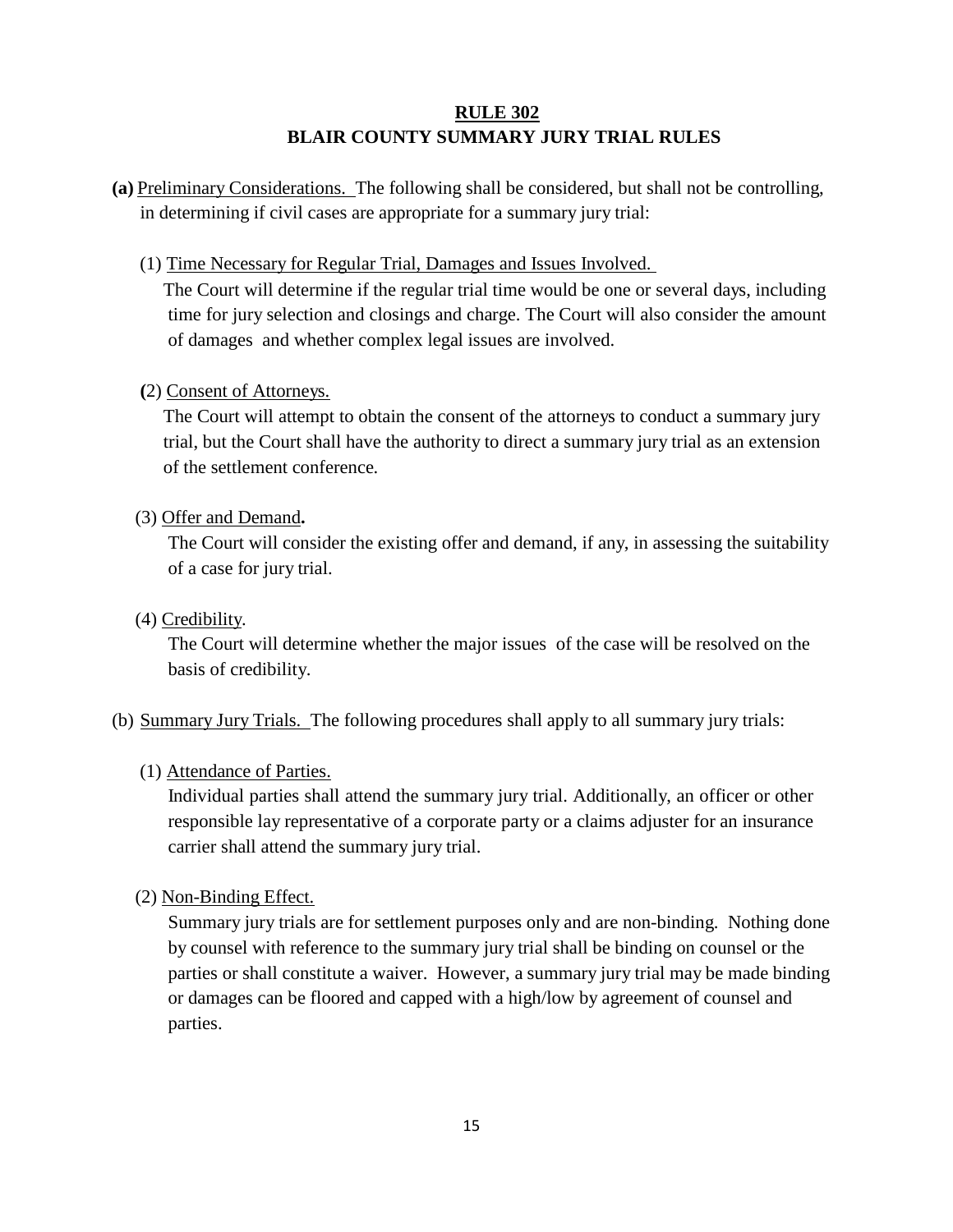#### (3) Special Verdict Questions.

The cases will be submitted to the summary jury trial by way of special verdict questions. Each counsel shall submit a statement of proposed special verdict questions for use at the summary jury trial prior to the selection of the jury. Special verdict questions for the summary jury trial need not be the same as those for the formal jury trial. In the Court's discretion, the jury may be requested to determine the amount of damages in any given case regardless of whether a defendant is found to be liable or not liable. The Court will determine the verdict slip format to be used and rule on disputed special verdict questions.

#### (4) Selection of Juries.

Summary juries shall consist of eight (8) jurors. Counsel shall not be present at jury selection except by leave of Court. The Court will select summary juries using the standard summary jury trial voir dire questions contained under Section 3 of this rule. Should counsel wish the Court to ask additional voir dire questions, they should submit proposed voir dire for the Court's use no later than ten (10) days prior to the jury selection date.

#### (5) Narrative Statements.

In the discretion of the Court, counsel may be required to file narrative statements which will be read to the jury at the start of the summary jury trial. Such narrative statements shall consist of a brief (1-2 pages) description of each party's position on the facts and the law. The purpose of reading the narrative statements is to provide the jury with a short overview of each party's case prior to presentation by counsel.

#### (6) Presentation of the Case by Counsel.

Each side shall be entitled to one (1) hour for presentation of its case unless counsel presents a compelling reason at a pre-trial or status conference why more time for each side should be allowed. Presentation of the case by counsel will involve a combination of argument, summarization of the evidence which would be presented at the standard trial and a statement of the applicable law, but only to the extent it is needed to be known by the jury in answering the special verdict questions. Counsel may argue the reasonable inferences that may be drawn from the discovery. Counsel may choose to present live testimony. In such cases, no more than two (2) witnesses for each side may be called for full direct examination and cross examination. Time spent by counsel in direct examination and cross examination of witnesses counts against their respective one (l) hour allotted times. Counsel may quote from depositions and may use exhibits and video tapes. Counsel should not refer to evidence which would not be admissible at trial. The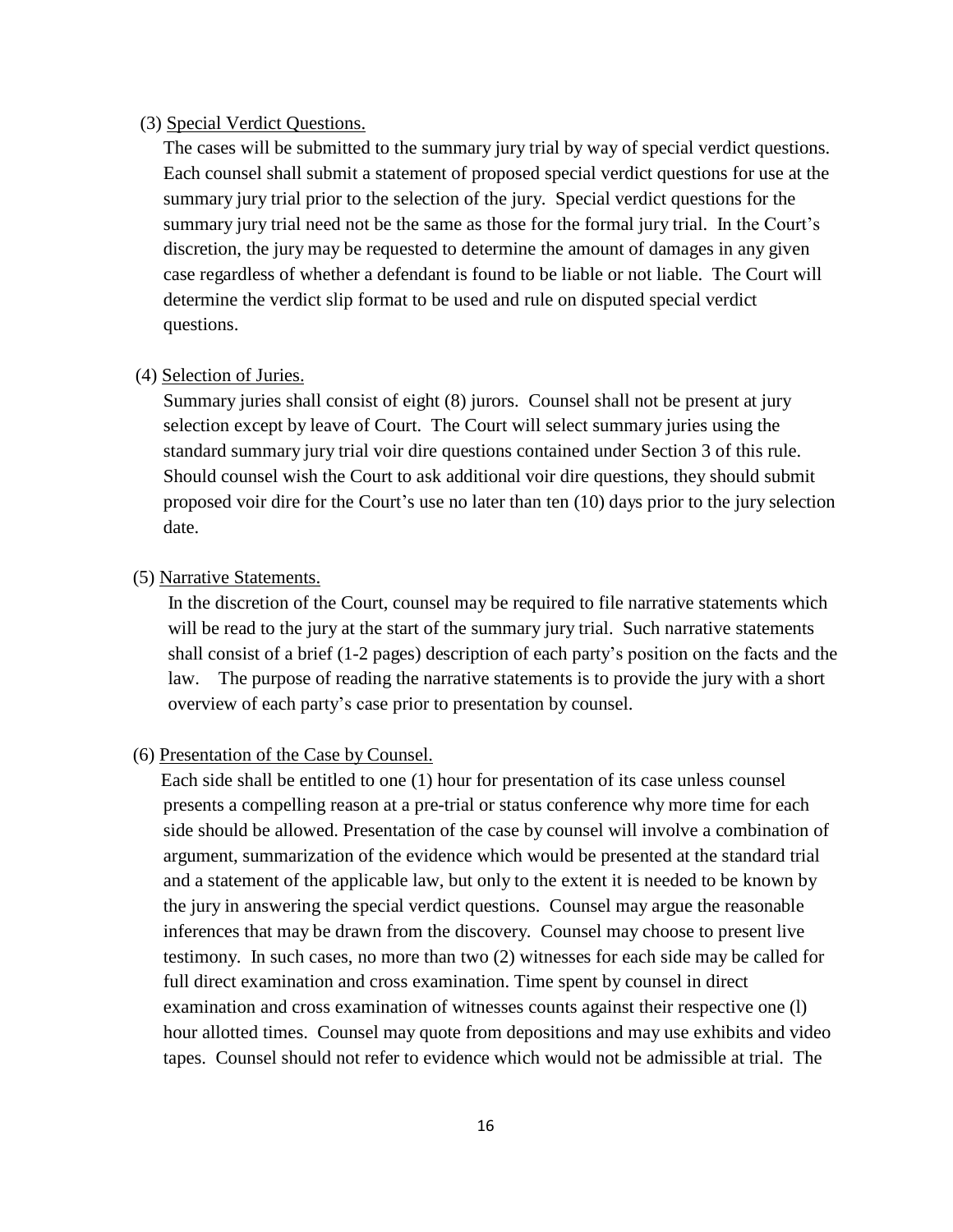plaintiff shall proceed first and shall have a short rebuttal (10-15 minutes as determined by the Court).

(7) Points for Charge & Pre-trial Motions.

The Court will charge the jury on the applicable law to the extent it is appropriate and necessary for the jury in answering the special verdict questions. The attorneys shall each submit proposed points for charge to the Court no later than ten (10) days prior to the selection of the summary jury. The Court shall rule on any disputes regarding points for charge and/or proposed verdict slips. Any pre-trial motions shall be submitted to the Court no later than ten (10) days prior to the summary jury trial date.

#### (8) Jury Verdict.

The jury will be asked to determine a verdict if seven (7) out of eight (8) or six (6) out of eight (8) of them, within the discretion of the Court, agree to it.

#### (9) Length of Deliberations.

If the jury does not reach a verdict within a reasonable time, the Court will consider polling the jurors individually.

#### (10) Oral Questions to the Summary Jury.

After the verdict, counsel and the Court may address questions in open court to the jury. No one is required to answer. Participation by jurors is strictly voluntary.

#### (11) Settlement Conference.

Within sixty (60) days of the non-binding summary jury trial, the Court will schedule a settlement conference at which an amicable resolution of the action will be attempted. Parties, representatives of corporate parties, and claims adjusters with authority to settle the case are required to personally attend the settlement conference.

#### (12) Regular Trial Date Unaffected.

Submission of a case to the summary jury trial process will in no way affect the s scheduling of that case for standard trial.

#### (13) Existing Offer and Demand.

Should counsel agree to conduct a summary jury trial, the existing offer and demand shall remain unaltered through the summary jury trial until the settlement conference.

(14) Non-Release of Summary Verdict to Media.

The summary trial is an extension of the settlement conference, and as such verdict shall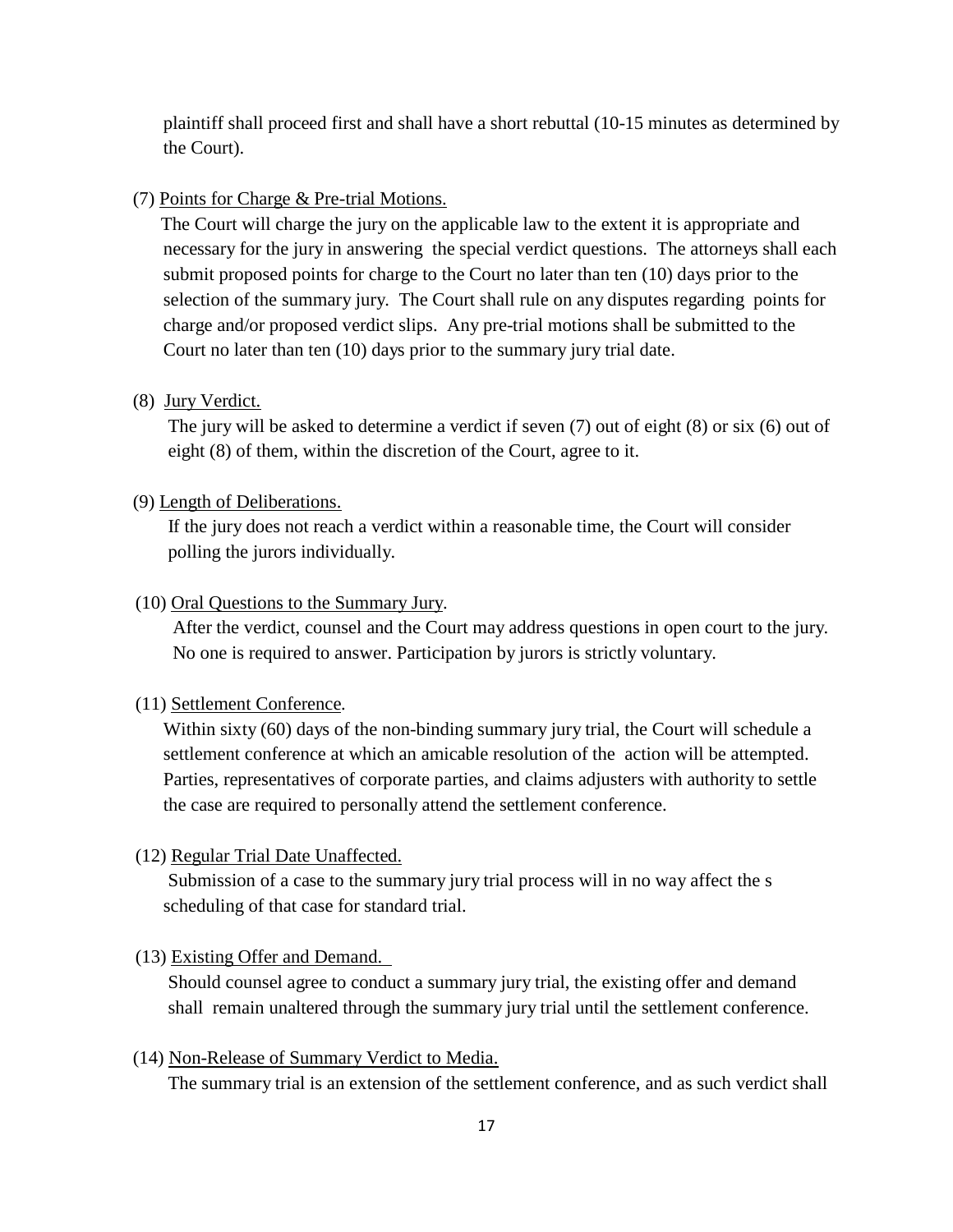not be released to the media.

(c) Standard Summary Jury Trial Voir Dire Questions.

The Court will select your jury. In addition to the written juror questionnaire completed by each juror, the Court will give the following voir dire:

- (1) The Court will determine the juror's availability for the specific date and time of the summary jury trial. If the case starts in the morning, the Court will determine prospective jurors' availability all day. If it begins in the afternoon, the Court will determine their availability through the dinner hour into the early evening.
- (2) The Court will ask if any of the prospective jurors for any health reason are unable to perform their task as jurors, which would require them to sit for a period of as long as one (1) hour without a recess, e.g., any hearing difficulties, recent surgeries, nervous conditions.
- (3) The Court will give the parties a brief factual summary of the case to determine if any of the jurors have knowledge of the allegations in the case.
- (4) The Court will specifically identify the plaintiff and defendant by name and address to further determine if any of the prospective jurors know them.
- (5) The Court will determine if any of the prospective jurors have had any social or business dealings, past or present, with either of the attorneys or their law firms.
- (6) If there are any particular witnesses who are significant to the case, lay or medical, the Court will identify them to the jury and determine the prospective juror's knowledge or contact with them.
- (7) The Court will explore whether any of the prospective jurors have had a similar injury to that claimed by the plaintiff or if a close friend or family member has had such an injury so it can be determined whether there might be some bias regarding the injury itself.
- (8) When any of the parties is other than an individual, the Court will emphasize and explore the prospective juror's ability to give a corporation, for example, the same fair consideration to which any other party is entitled.
- (9) The prospective jurors will be asked whether they have any fixed opinions which would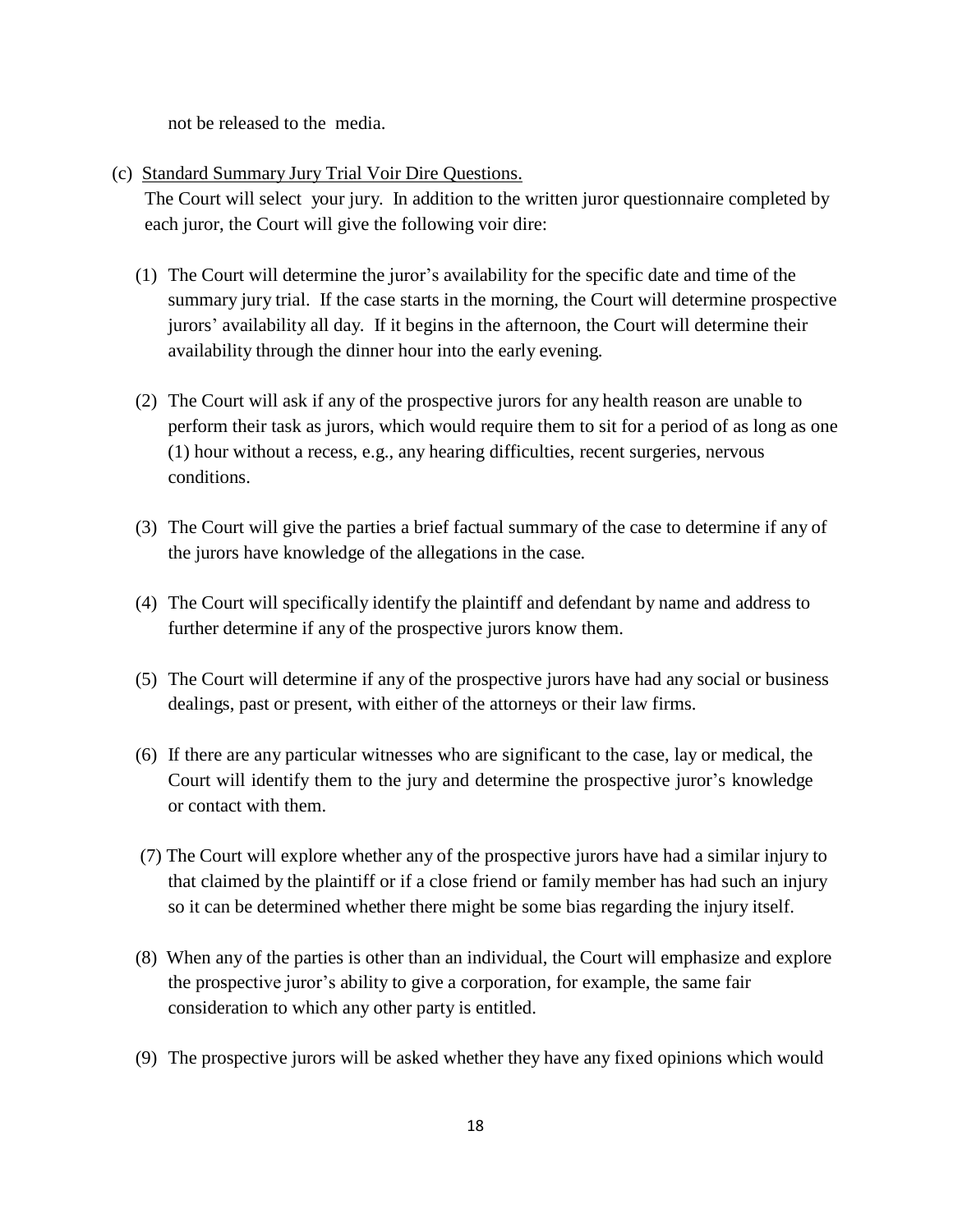prevent them from awarding money damages in cases where fault is determined to exist and an actual injury has resulted from the defendant.

- (10)The prospective jurors will be asked whether they have any fixed opinion that would prevent them from deciding that a defendant is not liable if the evidence shows either that the defendant was not at fault or that the defendant's fault caused no actual injury to the plaintiff.
- (11)The prospective jurors will be asked whether any of them have been involved either as a plaintiff been involved either as a plaintiff or a defendant in the particular type of case before the court or whether a family member or close personal friend has been involved in a case such that it would have any bearing on their ability to sit fairly and impartially (e.g., medical malpractice, slip and fall, automobile collision).
- (12) The prospective jurors will be asked if there is any other reason not stated by the Court why they would be unable to sit fairly and impartially in this particular matter.
- (13) If counsel desire any additional voir dire, it should be submitted to the Court at least ten (10) days prior to jury selection. We note that any positive responses will result in the prospective juror being stricken. We make no concerted attempt to rehabilitate summary trial jurors since we have so many from which to pick. In terms of an equal mix of ages, gender, and other background information, we try to assure a diverse selection.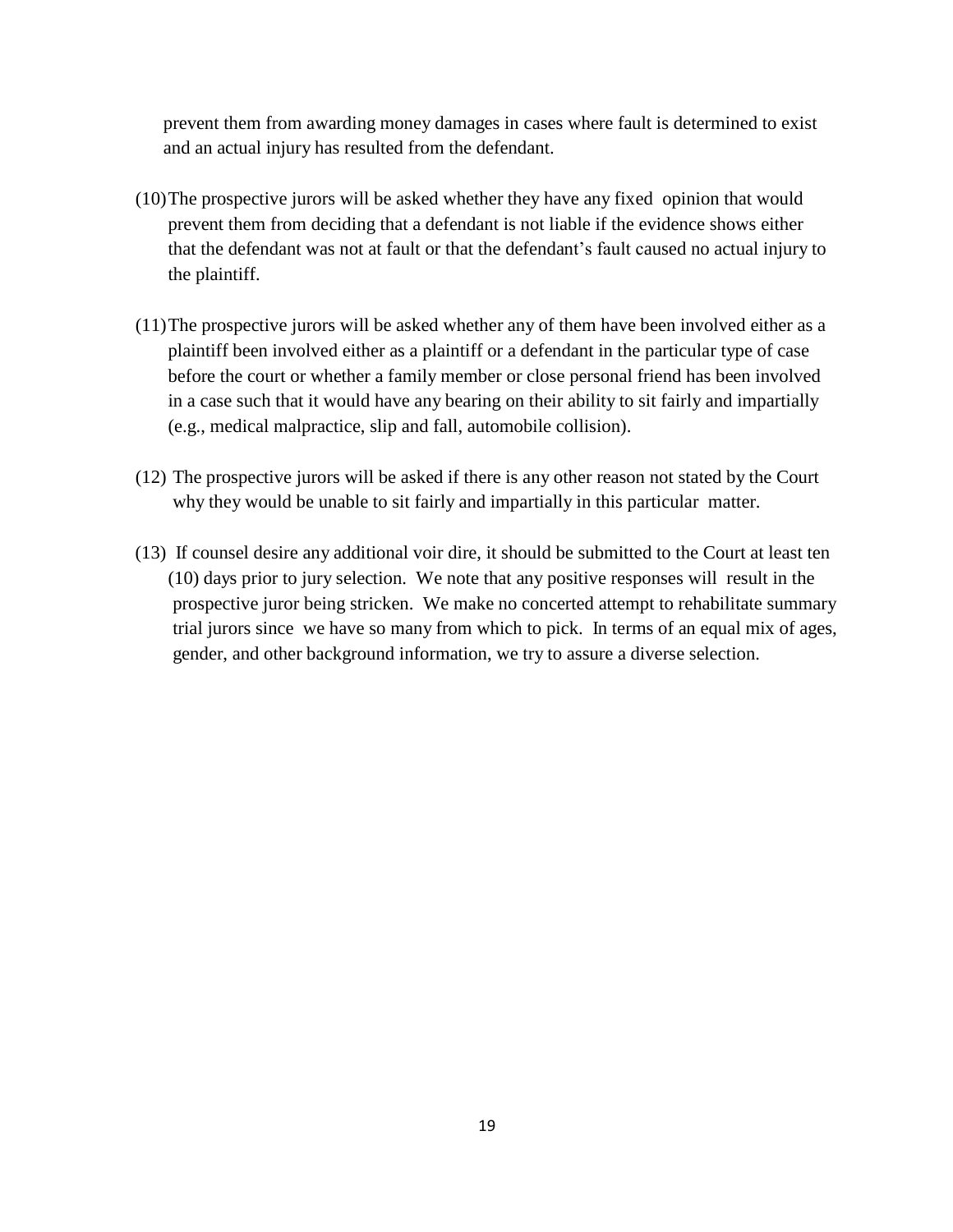## **RULE 303 MOTIONS FOR DECISION**

Any motion not specified in B.C.L.R. 1028(c), 1034(a), or 1035.2(a) shall be governed by a twenty (20) day briefing schedule unless otherwise specified by the Court. See B.C.L.R 208.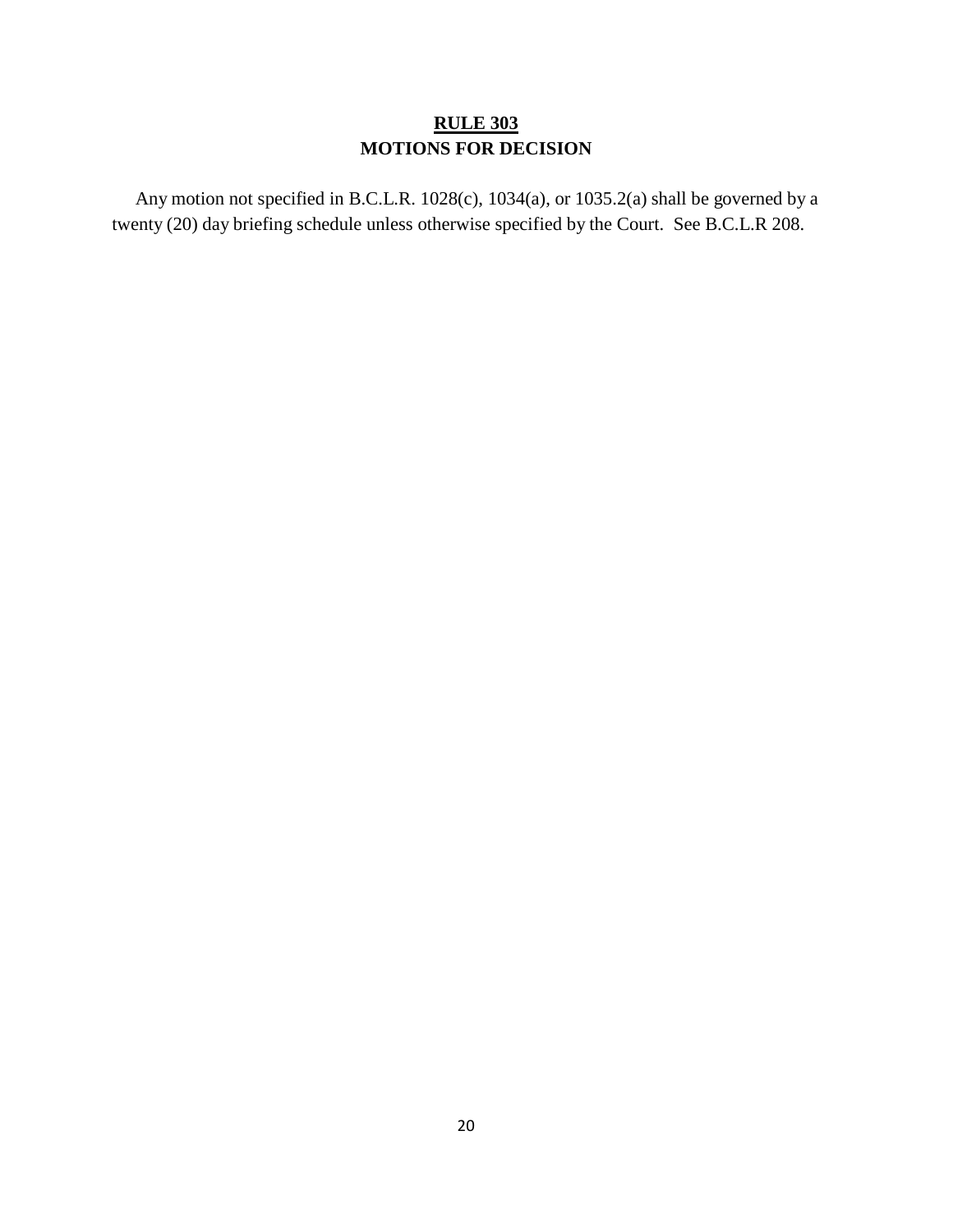## **LOCAL RULE 310 CREDIT CARD/DEBT COLLECTION**

(a) This Rule shall apply to credit card/debt collection actions.

(1) Service

If at least one attempt at service is made on the Complaint, and the service is not perfected, the Plaintiff must petition for alternative service of the Complaint, unless Plaintiff is able to reinstate the complaint (if necessary) and perfect service or suffer dismissal of the action.

(2) Conciliation Conference

Following the filing of the Complaint and perfected service, the Court by Order will schedule the case for a conciliation conference. See ATTACHMENT "C" There are preset dates set for these conferences monthly. For the purposes of the case, civil case management and further pleading deadlines are suspended pending the outcome of the conciliation conference. The Plaintiff shall come to the conciliation conference prepared to provide proof of damages in the form of the contract signed by the Defendant, the last billing statement sent by the Plaintiff or its predecessor, and written proof of any assignments that have taken place. In the event the Defendant has been served and does not appear at the conciliation conference, the Plaintiff may be granted a **default judgment with prejudice**. If the Plaintiff fails to appear at the conciliation conference with the required documentation, the court may **dismiss the case with prejudice. A Continuance on the day of the Conference is discouraged.** See ATTACHMENT "A"

#### (3) Consent Judgment

A Consent Judgment/Order will be made available to the parties at the conciliation conference if an amicable resolution is reached. A Judge will be available at the time of the conciliation conference to review consent judgments and sign the consent judgment/order where appropriate. See ATTACHMENT "C-1."

#### (4) Trial By Court

If an agreement is not reached at the Conciliation Conference, the case will be tried by the Court.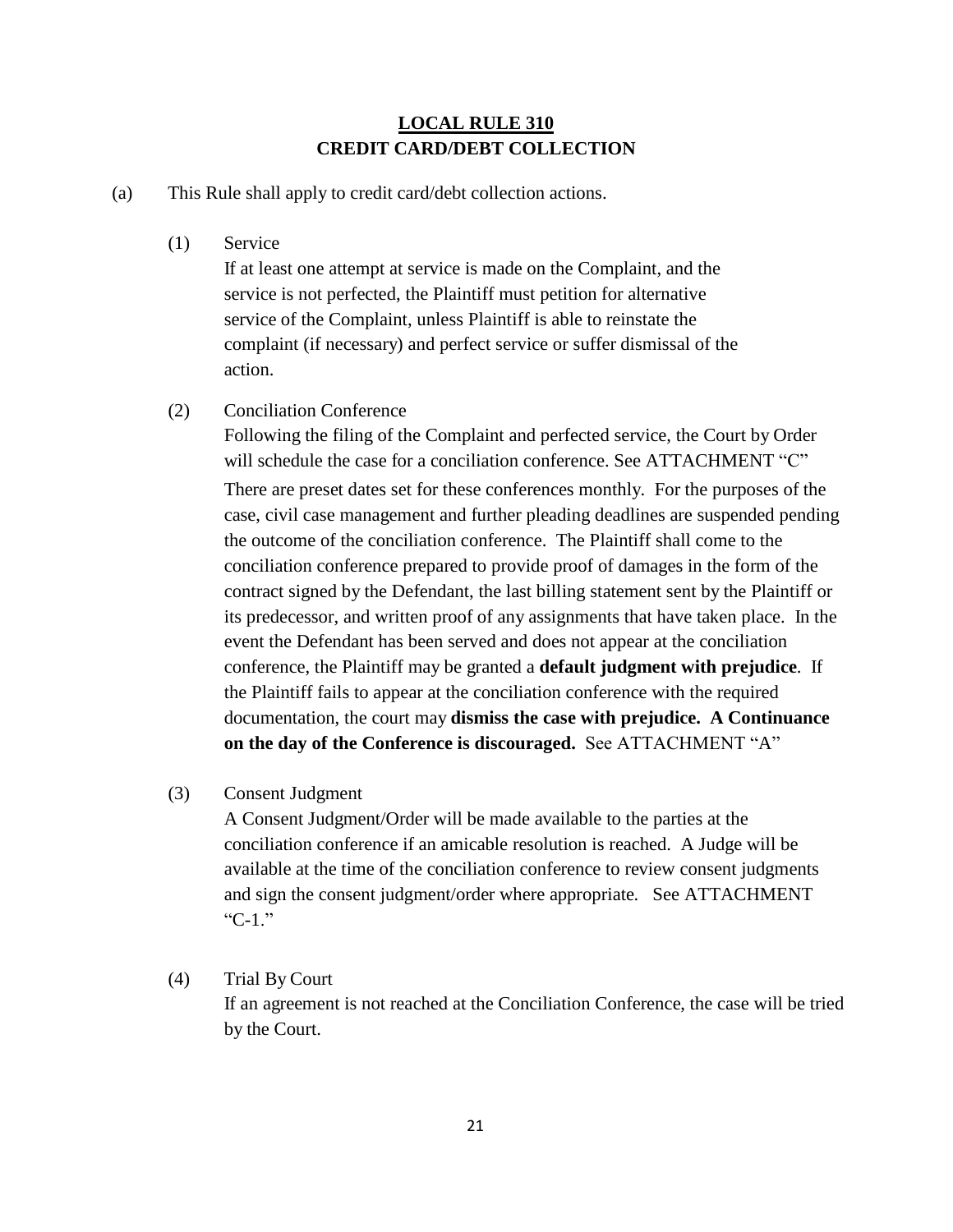## **RULE 320 MORTGAGE FORECLOSURE**

(a) In all cases initiated by the filing of a Mortgage Foreclosure Complaint, the Defendant shall receive an "urgent notice" to participate in the Mortgage Foreclosure Program and the Homeowner-Occupied Certification and request for Conciliation Conference form. See ATTACHEMNT "D" and "D-1." The matter shall be set for a Conciliation Conference in all cases where the Defendant returns the Homeowner-Occupied Certification. See ATTACHMENT "D-2".

(b) The Plaintiff shall come to the Conciliation Conference prepared to provide proof of the defaulted mortgage and the exact amount, including costs and penalties, needed to bring the mortgage current as of that date. Failure to do so will preclude the recovery of any interest due on the mortgage after that date.

(c) The Defendant shall come to the Conciliation Conference prepared to provide the following:

- 1. Proof of income from all sources (i.e. pay stubs, social security disability letter of determination, workers compensation letter of determination, annual income tax returns, child and spousal support orders, etc.)
- 2. Proof of expenses and debt statements (i.e. regular monthly mortgage payment, water/sewer bills, electricity bill, heating bill, telephone bills, cable bill, credit card bills, tuition and day care expenses, etc.); and
- 3. Act 91 Notice and any other documents you have received regarding this mortgage foreclosure.

(d) For the purposes of the case, civil case management and further pleading deadlines are suspended pending the outcome of the conciliation conference. Suspension is effective as of the date of the order setting the Conciliation Conference date.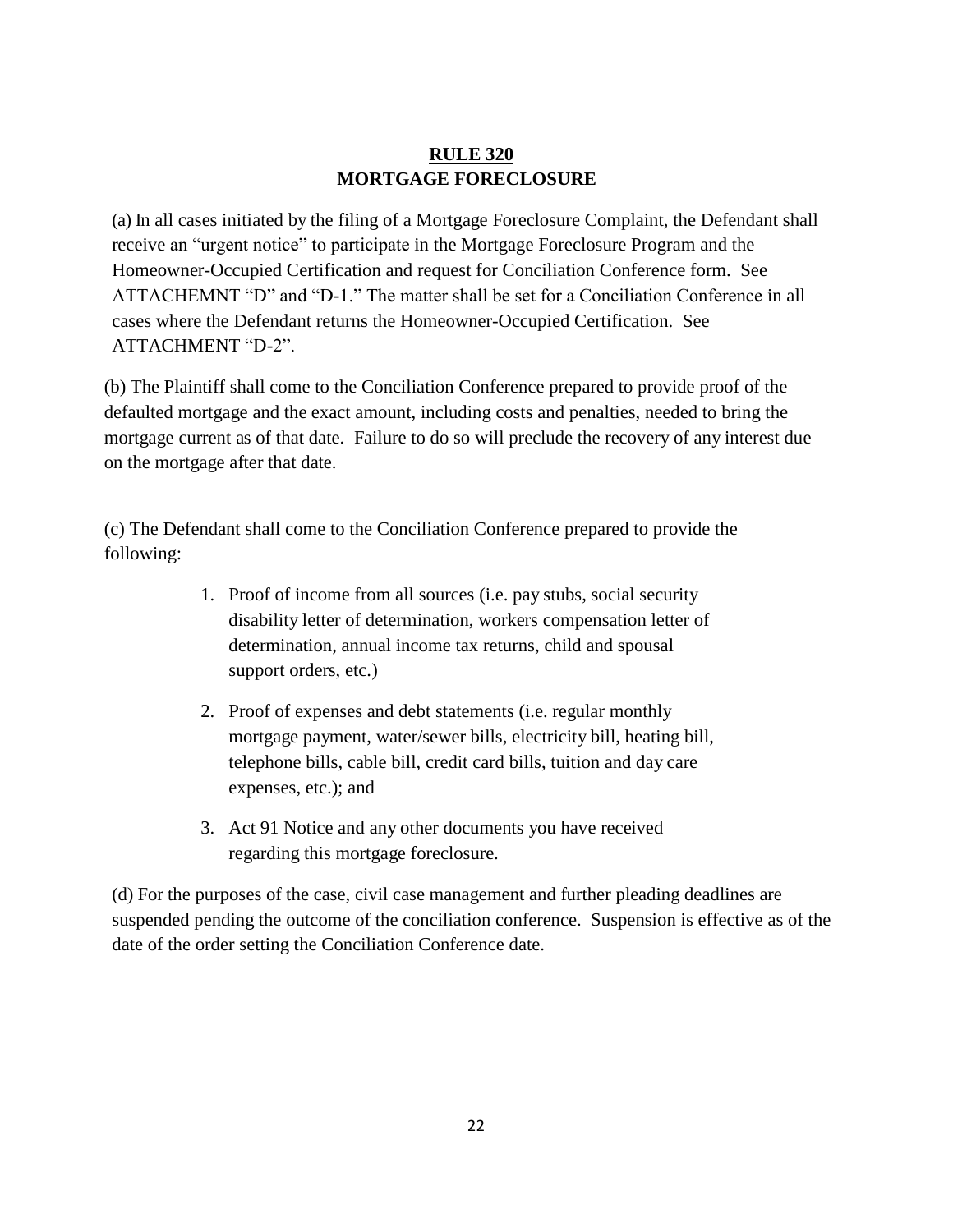## **RULE 365** Pa. R. Civ. P. 212.1 – 212.3 **PRETRIAL PROCEDURE**

- (a) Pretrial conferences shall be scheduled at the direction of the trial judge.
- (b) The pretrial judge shall generally be the trial judge.
- (c) Notice of the pretrial conference shall be contained within an order issued by the trial judge. Notice shall be provided in most cases at least thirty (30) days in advance of the pretrial.
- (d)Narratives shall be required for the first pretrial and shall be filed ten (10) days prior to the date of the conference.
- (e) The narrative shall contain the following:
	- (1) A brief summary of the facts:

(2) All items of economic damages which the Plaintiff intends to prove, including medical bills, property damages bills and loss of earnings;

(3) The names and addresses of all persons who may be called as witnesses, classifying them as liability and/or damage witnesses;

(4) Copies of all reports of any expert who treated, examined, or was consulted in connection with the injuries complained of, and who may be called as an expert witness.

(5) Copies of all reports of any expert whose opinion will be offered in evidence at the time of trial. Such reports shall include the findings and conclusions of the expert;

(6) Any special legal or evidentiary issues;

- (7) The estimated length of trial;
- (8) Any scheduling problems;
- (9) The settlement demand and any responsive offers; and
- (10) A list of anticipated exhibits to be used at the time of trial.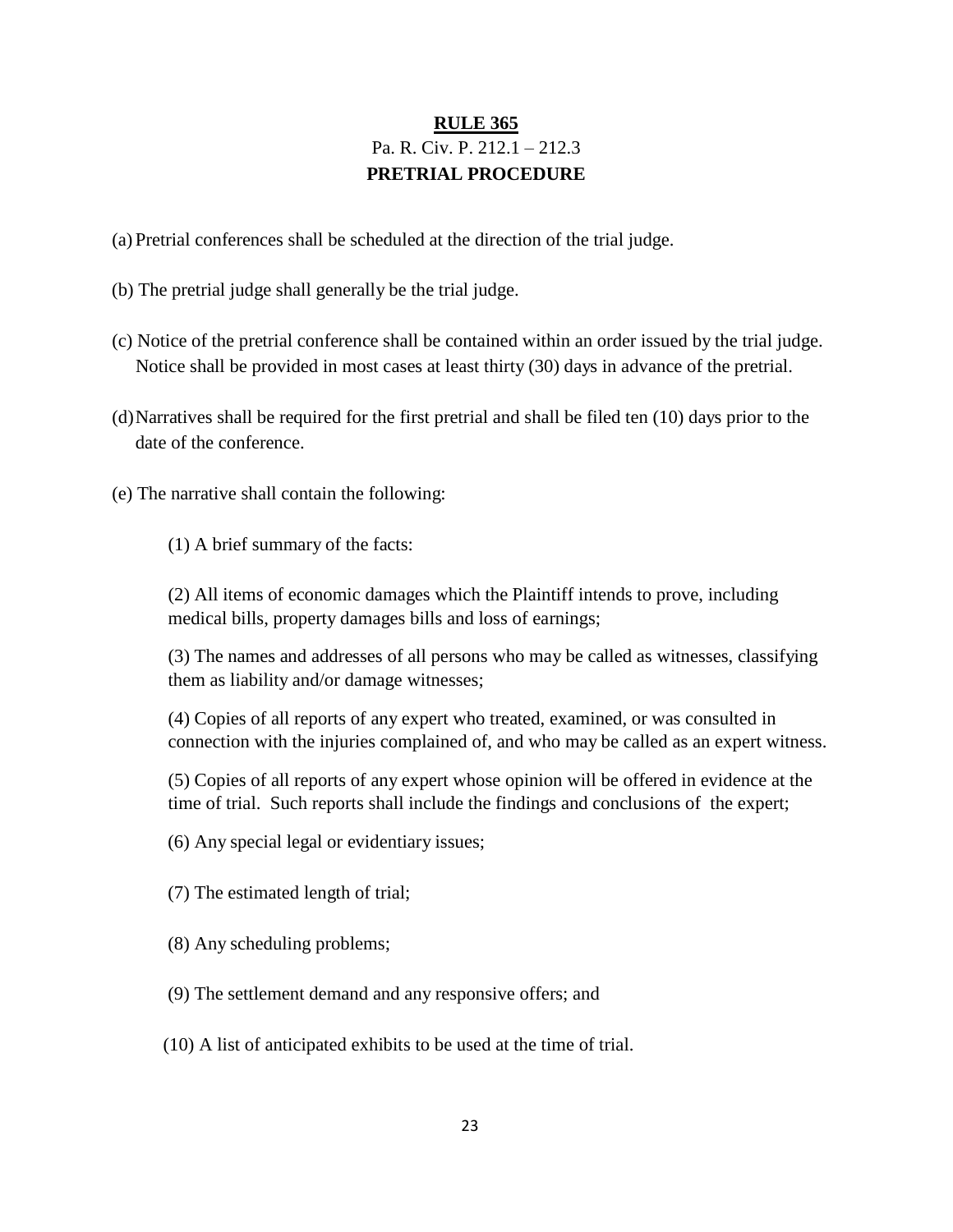(f) At least one week prior to the pretrial conference, all parties shall confer and consult with each other as often as may be necessary for the following purposes:

(1) To explore in every respect the possibility of settlement; including exchange of good faith demand and offer, and

- (2) To consider the factual and legal issues involved.
- (g) Supplements to a written pretrial memorandum may be filed by any party after their original pretrial memorandum has been filed. However, no supplemental pretrial memorandum may be filed later than thirty (30) days prior to the scheduled jury selection. Should any party need additional time for preparation, or discovery as a result of a supplemental pretrial memorandum being filed, a petition must be promptly filed with the Court seeking such an extension of time prior to the scheduled trial date.
- (h) Any narrative and/or supplement not timely filed may result in a fine and a copy of the sanctioning order shall be sent to the litigants by the Court.
- (i) Counsel attending the pretrial conference must have complete authority to stipulate regarding items of evidence and admissions, and must have full settlement authority. Counsel shall have the client and those with settlement authority available either in person or by phone for consultations regarding settlement.
- (j) At the pretrial conference, counsel shall be prepared to discuss fully with the Court the possibility of settlement of the case. At the conclusion of the conference, the judge shall make an order reciting the actions taken at the conference, including the agreements made by the parties as to any of the matters considered, the issues of trial and the admissions of fact obtained at the conference. The pretrial conference Order shall include a date for the filing of any pretrial motions and supporting briefs, voir dire questions, and a scheduled date for argument if appropriate.
- (k)Motions for Summary Judgment, consolidation, bifurcation and severance must be made at least thirty (30) days before the date of the pretrial conference. Such motions generally require a decision before meaningful progress can be made in preparing a case for trial or negotiating a resolution to the lawsuit. It is the preference of the Court to resolve these matters prior to the pretrial conference if possible.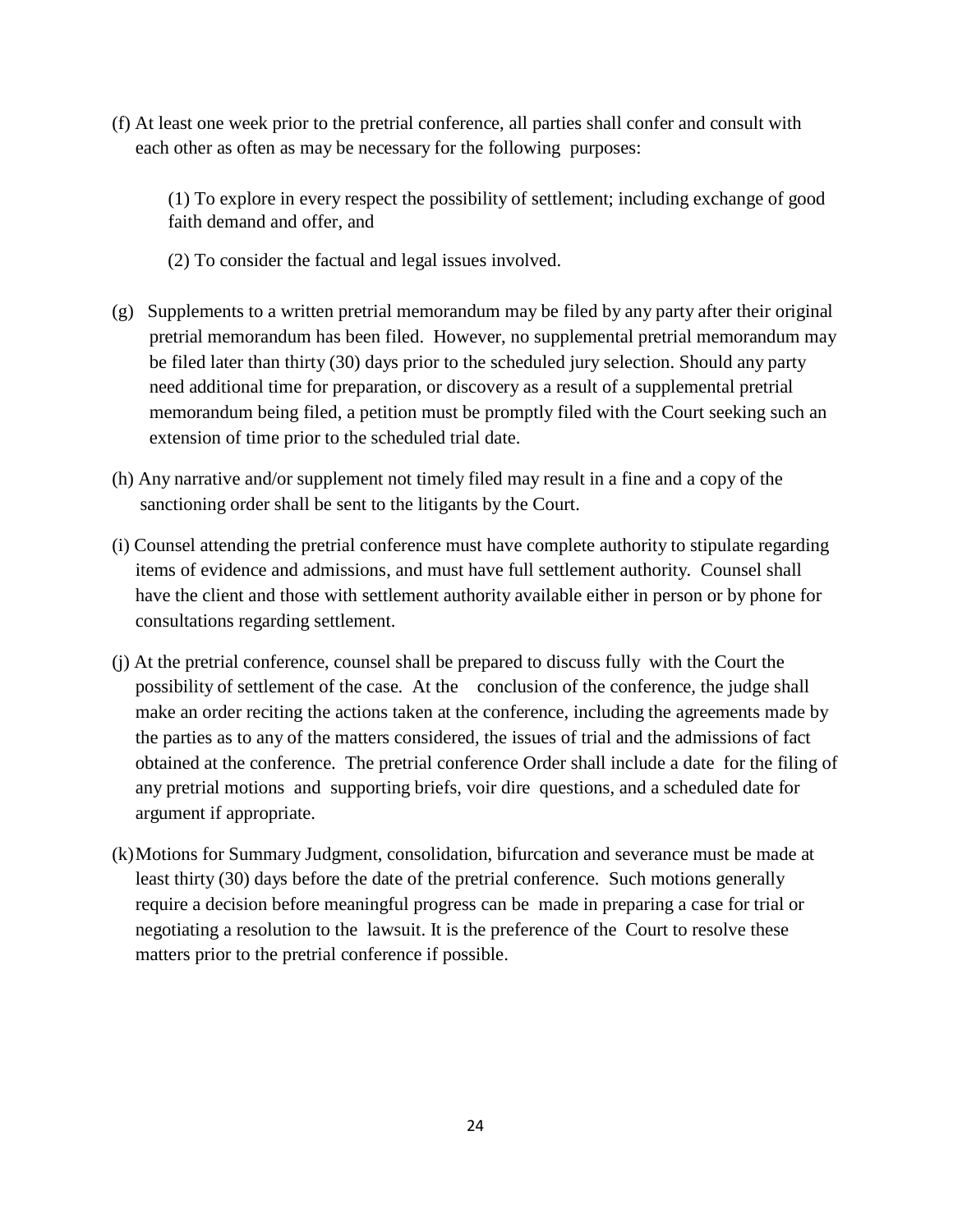## **RULE 1028(c) PRELIMINARY OBJECTIONS**

- (1) Preliminary Objections shall be filed with the Prothonotary, who will forward them to the assigned judge.
- (2) The moving party must file a supporting brief with the Prothonotary, no later than twenty (20)days after filing the Preliminary Objections.
- (3) All response briefs shall be filed no later than twenty (20) days of receipt of the moving party's brief.
- (4) Service shall be made in conformity with Pa. R. Civ. P. 440.
- (5) All requests for extension of the twenty (20) day period to file responsive briefs shall be submitted in writing to Court Administration, and it will be referred to the assigned judge for consideration.
- (6) If a brief in support of preliminary objections is not filed within the twenty (20) days after the preliminary objections have been filed, they shall be dismissed by Order of Court.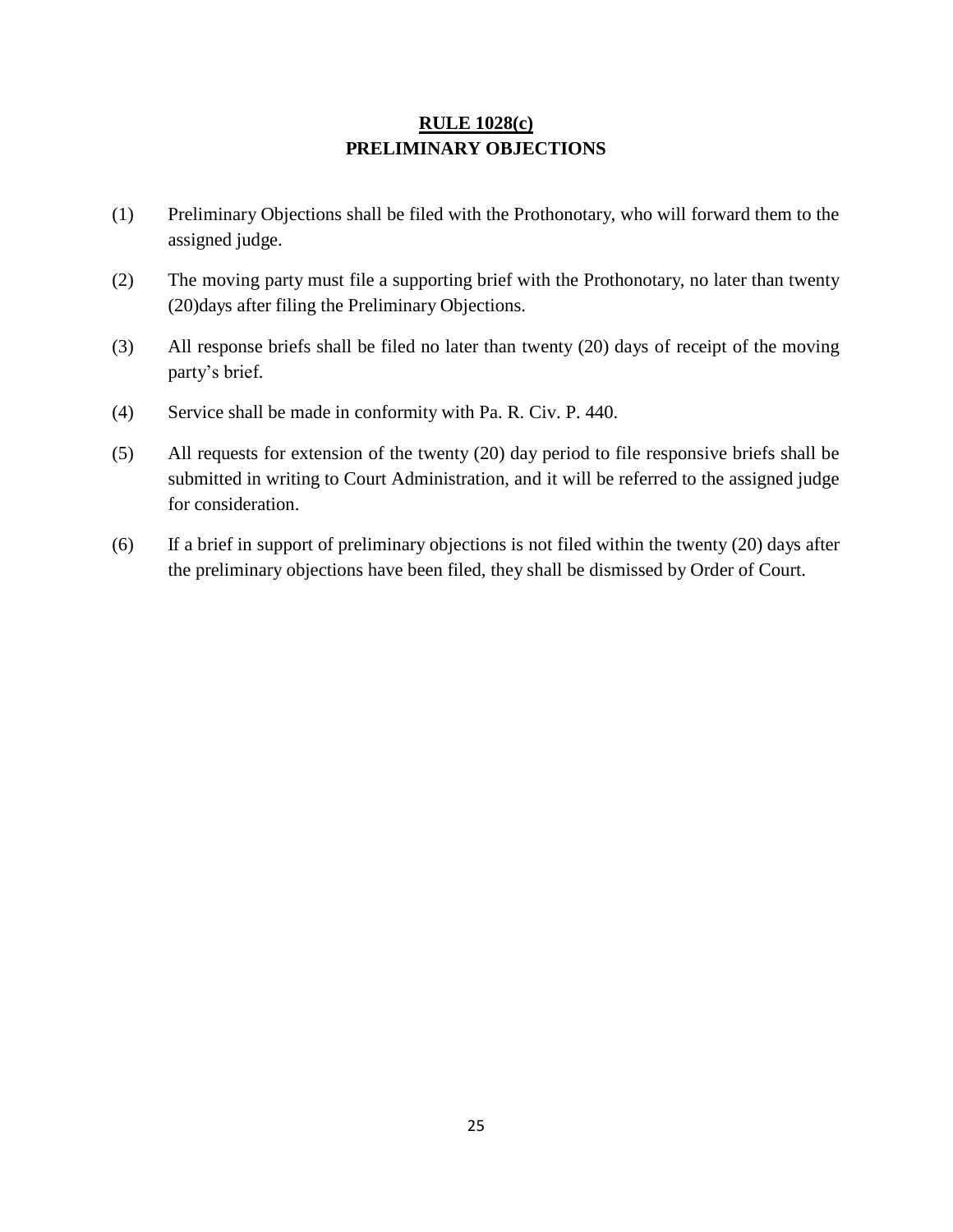## **RULE 1034(a) JUDGMENT ON THE PLEADINGS**

- (1) Motions for Judgment on the Pleadings, accompanied by a supporting brief, shall be filed with the Prothonotary and forwarded to the assigned judge.
- (2) Response briefs shall be filed no later than twenty (20) days after receipt of the moving party's brief.
- (3) Service shall be made in conformity with Pa. R. Civ. P. 440.
- (4) All requests for extension of the twenty (20) day period to file a responsive brief shall be submitted in writing to Court Administration, and it will be referred to the assigned judge for consideration.
- (5) If a Motion forJudgment on the Pleadingsisfiled without a supporting brief, the motion will be dismissed by Order of Court.
- (6) An Order for Argument shall be attached to the motion.
- (7) If argument is granted, the date, time, and location of the argument is determined by Court Administration and the Order signed by the judge.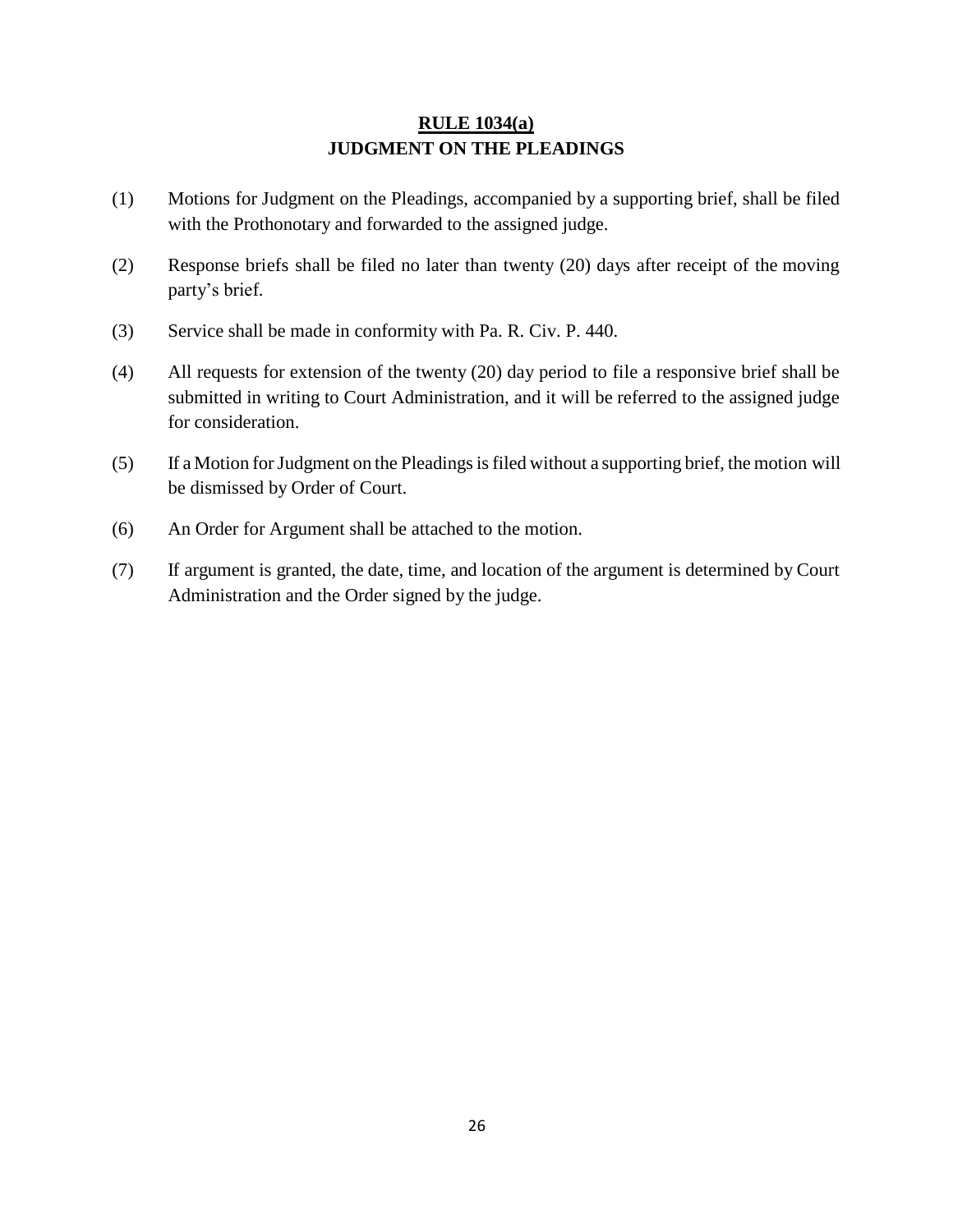## **RULE 1035.2(a) MOTIONS FOR SUMMARY JUDGMENT**

- (1) Motions for Summary Judgment, accompanied by a supporting brief, shall be filed with the Prothonotary, who will forward the motion and brief to the assigned judge.
- (2) Response briefs shall be filed no later than thirty (30) days after receipt of the moving party's brief.
- (3) Service shall be made in conformity with Pa. R. Civ. P. 440.
- (4) All requests for extension of the thirty (30) day period to file a responsive brief shall be submitted in writing to Court Administration, and it will be referred to the assigned judge for consideration.
- (5) If a motion for summary judgment is filed without a supporting brief, the motion will be dismissed by Order of Court.
- (6) An Order for Argument shall be attached to the motion.
- (7) If argument is granted, the date, time, and location of the argument is determined by Court Administration and an Order signed by the judge.
- (8) Once the Order for Argument issigned by the judge, Court Administration shall mail a copy to the moving party.
- (9) It shall be the responsibility of the moving party to notify all other parties of record of the date, time, and location of the argument.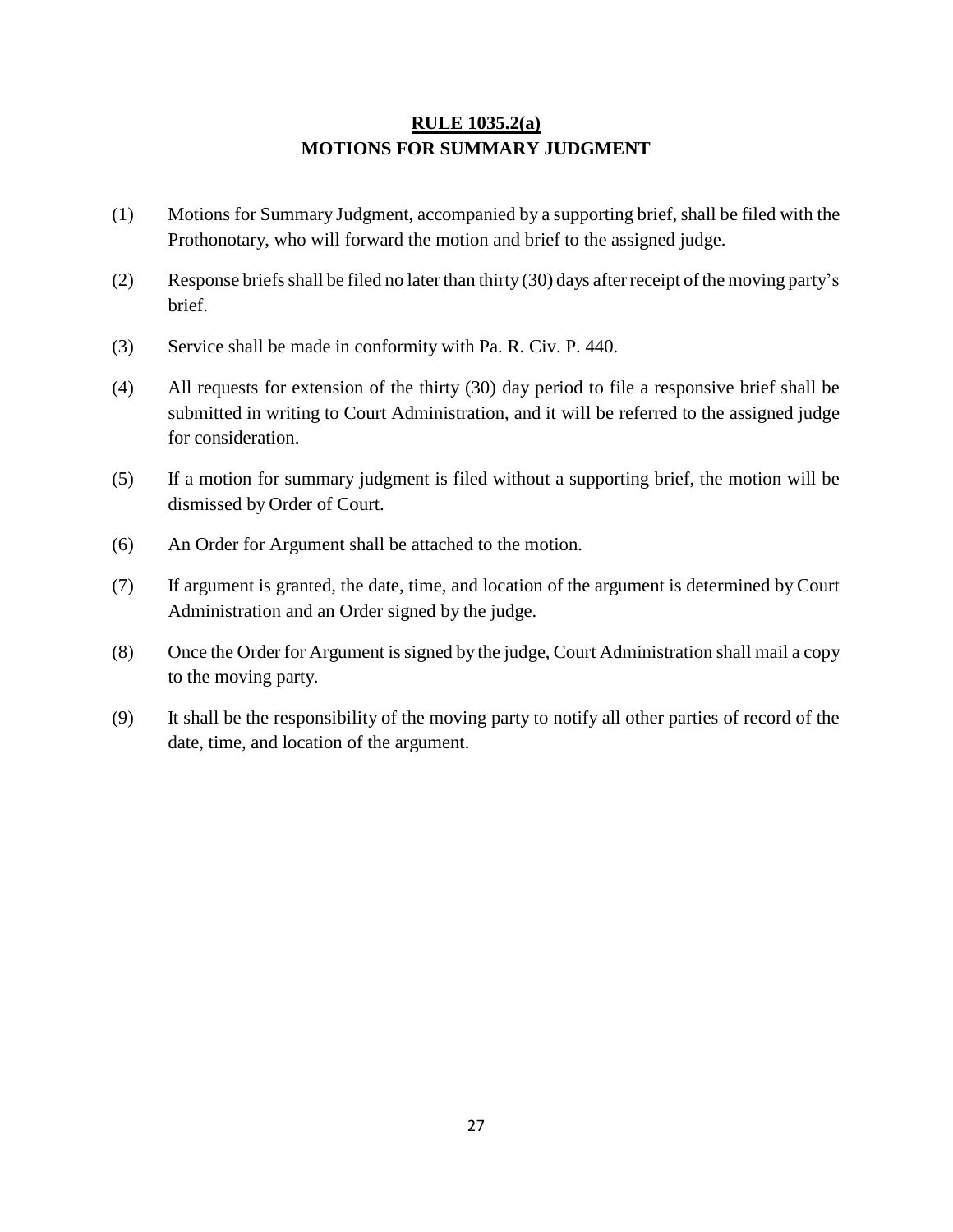## **RULE 1301 ARBITRATION**

(a) Cases for Submission:

- (1) **By Court Administration**  Court Administration, through Civil Case Management, will schedule all Civil Cases which are at issue wherein the amount in controversy (exclusive of interest and costs) shall be fifty thousand dollars (\$50,000.00) or less, per the pleadings. This includes all appeals from a civil judgment of magisterial district judges, except those involving title to real estate or actions in equity. The above cases identified shall be submitted to, heard and decided by a Board of Arbitrators, consisting of three (3) members of the Blair County Bar to be selected as hereinafter provided.
- (2) **By the Parties**  Cases, regardless of amount or subject in controversy, may be referred to aBoard of Arbitrators by**Agreement of Reference** signed byall parties or their counsel, and may contain stipulations with respect to facts submitted or agreed upon or defense in such cases, the Agreement of Reference shall take the place of the pleadings in the case and shall be filed of record.
- (3) **By the Court**  Cases may be referred to arbitration where the Court is satisfied that the matter involves fifty thousand dollars (\$50,000.00) or less, in accordance with Pa. R. Civ. P. 1301.
- (4) **Outstanding Motions-** It shall be the responsibility of the moving party to resolve any outstanding motions or pre-arbitration issues before the commencement of the hearing. Otherwise, any such issues shall be deemed waived.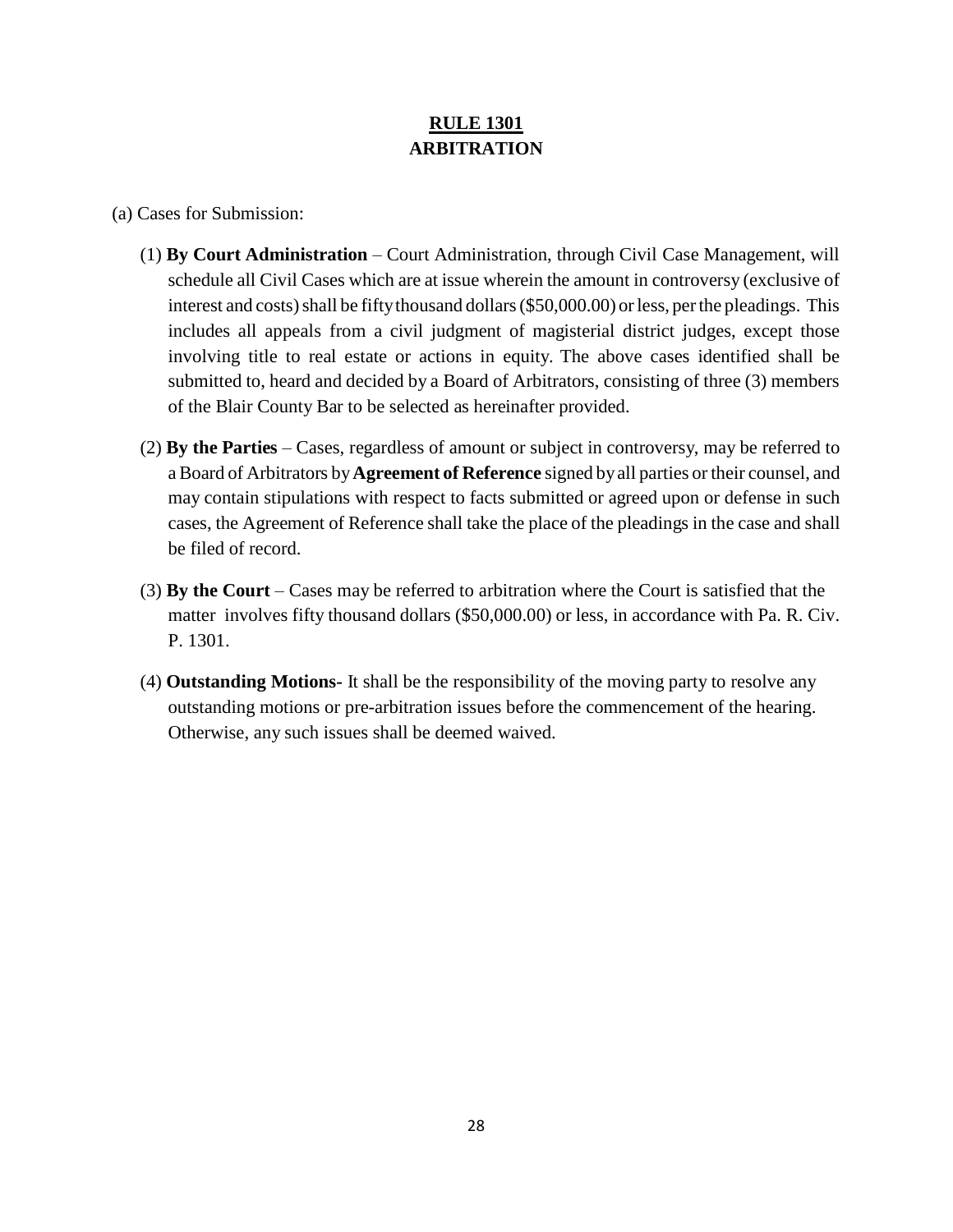## **RULE 1301-1 ARBITRATORS**

Arbitrators will be selected from a Court-approved list after consultation with the Blair County Bar Association. No attorneys from the same law firm or office will serve on the same panel. One attorney will serve as the Case Manager, as designated by the court.

- (a) Three  $(3)$  attorneys will serve on each panel. There will be weekly panels selected each year. Panels will meet weekly in the designated location. The Case Manager will be responsible for:
	- (1) Assuring readiness for arbitration-discovery completion, outstanding motions status.
	- (2) Reviewing estimated trial time.

(3) Discussing and encouraging resolution through pro bono mediation or other forms of alternative dispute resolution prior to hearing.

- (b) Following receipt of assigned case list, the Case Manager will contact the attorneys and/or parties in each case within ten (10) days after receiving the assignment.
- (c) The Case Manager shall obtain files and award forms from Court Administration who files the awards with the Prothonotary.
- (d) The Case Manager will swear in the panel and take the oath.
- (e) Substitutions for panel members will be processed by Court Administration.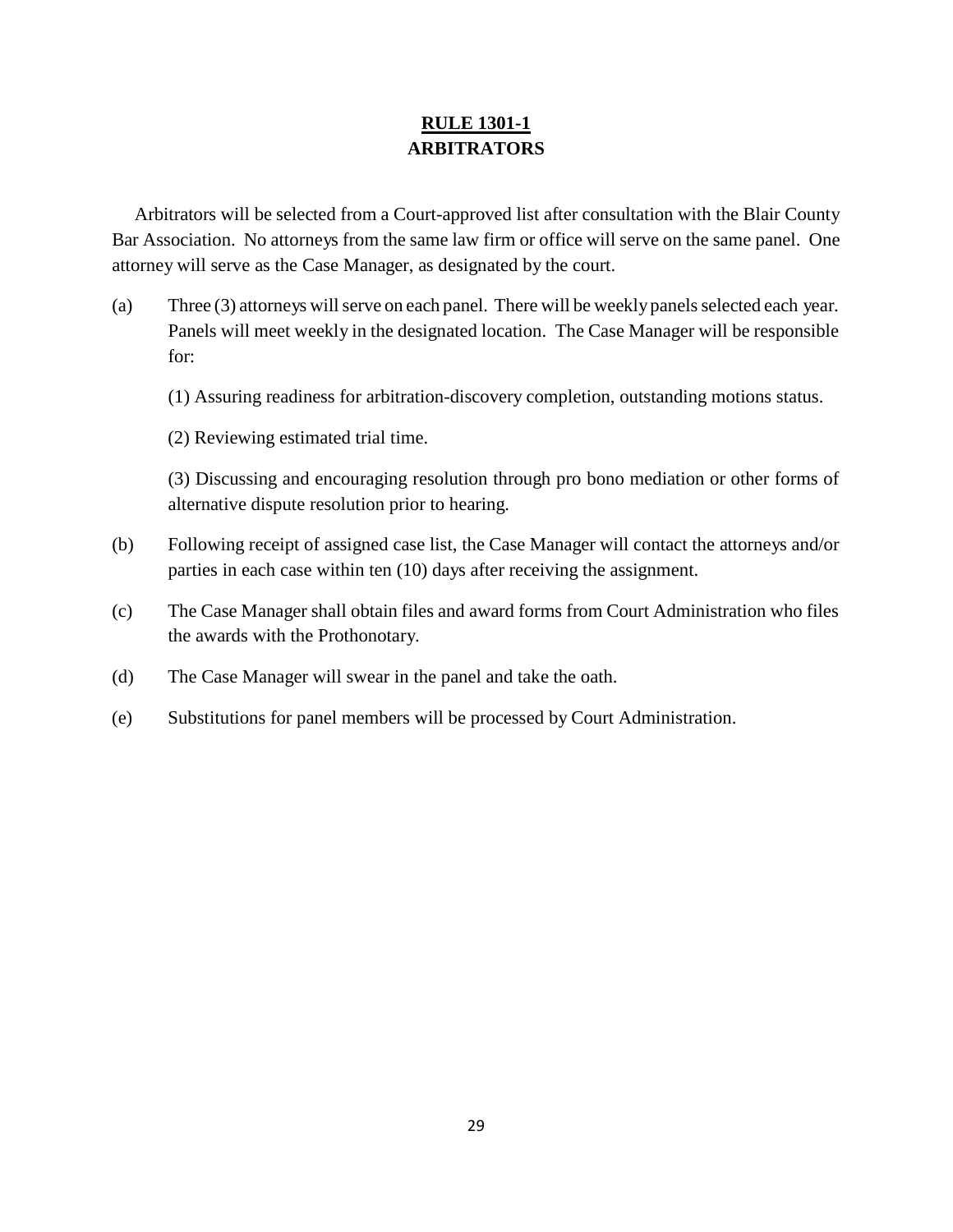## **RULE 1303 ARBITRATION PROCESS**

- (a) **Administrative Fee** Arbitration, under B.C.L.R. 1301(a)(1) and (3), shall require the Plaintiff to pay to the Prothonotary an Administrative Fee of one hundred twenty-five dollars (\$125) within thirty (30) days of the date of the Court's Order designating the matter to be scheduled for arbitration. The Plaintiff or the Plaintiff's attorney of record shall notify in writing the assigned Judge and Court Administration, or its designee, of such payment. The arbitration hearing shall be scheduled by Court Administration only upon Plaintiff's payment of the Administrative Fee.
- (b) **Praecipe to the Arbitration List** Either party may praecipe the matter to the Arbitration List by filing such with the Prothonotary no earlier than thirty (30) days from the close of the pleadings by filing an Arbitration Scheduling Request. See ATTACHMENT "E". The arbitration hearing shall be scheduled by Court Administration.
- (c) **Notice** Pursuant to Pa.R.Civ.P. 1303, Court Administration, or its designee, shall give to the parties or their attorneys of record and the assigned judge at least thirty (30) day notice in writing of the date, time and place of the arbitration hearing.
	- (1) The written notice required under subsection (b) of this provision shall include the following statement:

"THIS MATTER WILL BE HEARD BY A BOARD OF ARBITRATORS AT THE TIME, DATE AND PLACE SPECIFIED BUT, IF ONE OR MORE OF THE PARTIES IS NOT PRESENT AT THE HEARING, THE MATTER MAY BE HEARD AT THE SAME TIME AND DATE BEFORE A JUDGE OF THE COURT WITHOUT THE ABSENT PARTY OR PARTIES. THERE IS NO RIGHT TO A TRIAL DE NOVO ON APPEAL FROM A DECISION ENTERED BY A JUDGE."

- (2) A party is "present" if the party or an attorney who has entered an appearance on behalf of the party attends the hearing.
- (d) **Preparation** When the board of arbitrators is convened for the hearing, if one or more of the parties is not ready, the case shall proceed and the arbitrators shall make an award unless the Court:

(1) orders a continuance, or;

(2) hears the matter if the notice of arbitration contains the statement required by subsection (b)(1) of this provision and all parties present consent.

(e) **Continuance Request** –A party moving for a continuance shall file a continuance as set forth in ATTACHMENT "A".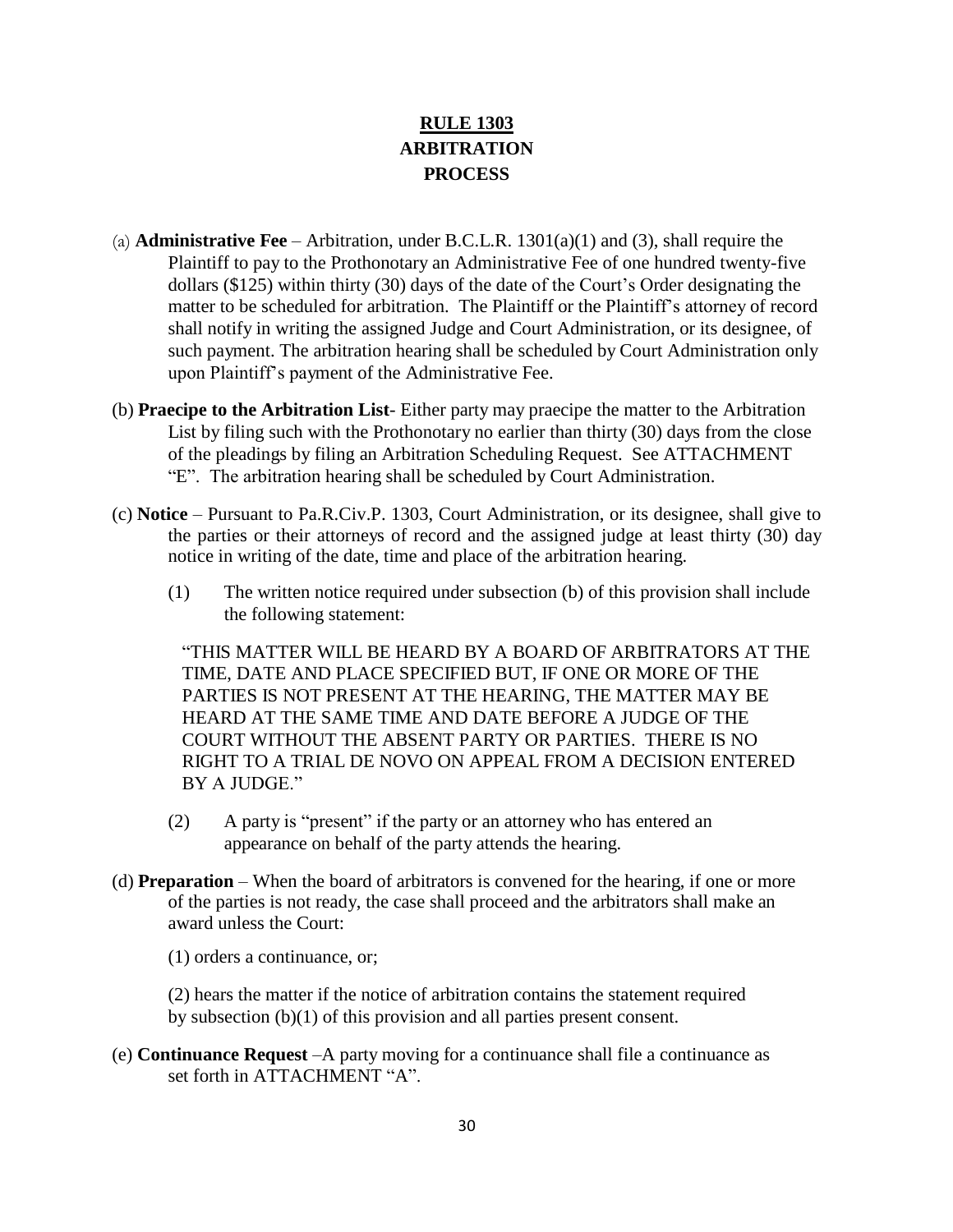(1) The Administrative fee under subsection (a) of this provision shall include the costs of the initial scheduling.

(2) At the Court's discretion, each party may be granted one (1) continuance without imposition of any additional fee.

(3) A party requesting an additional continuance shall pay to the Prothonotary a Continuance Fee of fifty dollars (\$50.00) at the time of the continuance request. The moving party shall notify in writing the assigned Judge and Court Administration, or its designee, of such payment.

(4) A party requesting any continuance within seventy-two (72) hours of the scheduled arbitration time shall pay to the Prothonotary the Arbitration Costs at the time of the continuance request. Such Arbitration Costs shall be set at fifty dollars (\$50.00) for the Case Manager of the arbitration panel, and forty dollars (\$40.00) for each additional Arbitrator of the arbitration panel. Such payment shall not impact the applicability of any other Arbitration costs.

(5) If a continuance request is granted, Court Administration, or its designee, shall give to the parties, or the attorneys of record, and the assigned Judge notice in writing of the new date, time and place of the arbitration hearing. Such notice shall meet the requirements set forth under subsection (b) of this provision. The arbitration hearing shall be rescheduled by Court Administration only upon the moving party's payment of any applicable Continuance Fees or Arbitration Costs.

(f) **Arbitrator's Fees** – Arbitrator's Fees shall be as follows:

(1) For each Civil Case eligible for arbitration under B.C.L.R. 1301(a) (1) and (3), Arbitration Costs shall be set at one hundred fifty dollars (\$150.00) for the Case Manager of the arbitration panel, and one hundred twenty-five dollars (\$125.00) for each additional Arbitrator of the arbitration panel.

(2) For each Civil Case in which the arbitration hearing lasts four and a half  $(4/2)$  hours or more, Arbitration Costs shall be set at two hundred twenty-five dollars (\$225.00) for the Case Manager of the arbitration panel, and two hundred dollars (\$200.00) for each additional Arbitrator of the arbitration panel.

(g) **Settlements** – Counsel shall work diligently to assure settlements will be reached prior to the arbitration hearing.

(1) If a settlement occurs prior to the scheduled arbitration hearing, the parties shall notify in writing the assigned Judge and Court Administration, or its designee, of the settlement no later than seventy-two (72) hours prior to the scheduled arbitration hearing.

(2) If a Settlement occurs within seventy-two (72) hours of the scheduled arbitration hearing, or if the parties fail to timely notify the assigned Judge and Court Administration, or its designee, under subsection  $(f)(1)$  of this provision, the parties shall pay the Arbitration Costs.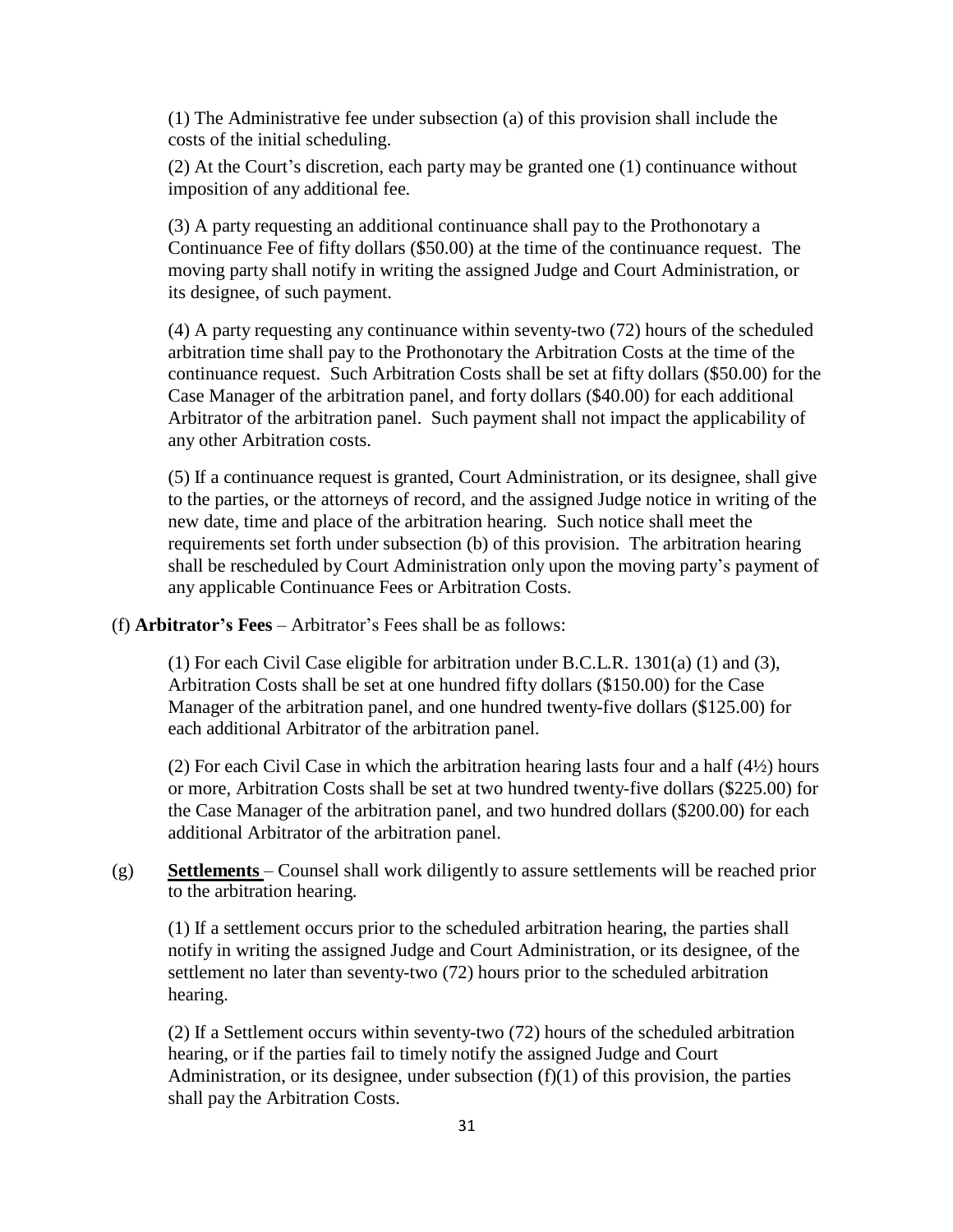A. The Arbitration Costs shall be set at fifty dollars (\$50.00) for the Case Manager of the arbitration panel, and forty dollars (\$40.00) for each additional Arbitrator of the arbitration panel.

B. Such Arbitration Costs are to be paid to the Prothonotary by the parties, with fifty per cent (50%) contribution from the plaintiff(s), jointly and severally, and fifty per cent (50%) contribution from the defendant(s), jointly and severally, unless otherwise agreed upon by the parties.

C. Such payment shall be made within ten (10) days of the scheduled arbitration hearing.

- (h) **Willful Absence** A party who willfully fails to appear at any appropriately scheduled arbitration hearing under B.C.L.R. 1301(a)(1) and (3) may be held in Contempt of Court. Such finding and any appropriate sanction shall be in the discretion of the assigned judge.
- (i) **Order of Court** Any applicable Continuance Fees, Arbitration Costs, or other payment obligations designated under this provision shall be enforced by Order of Court.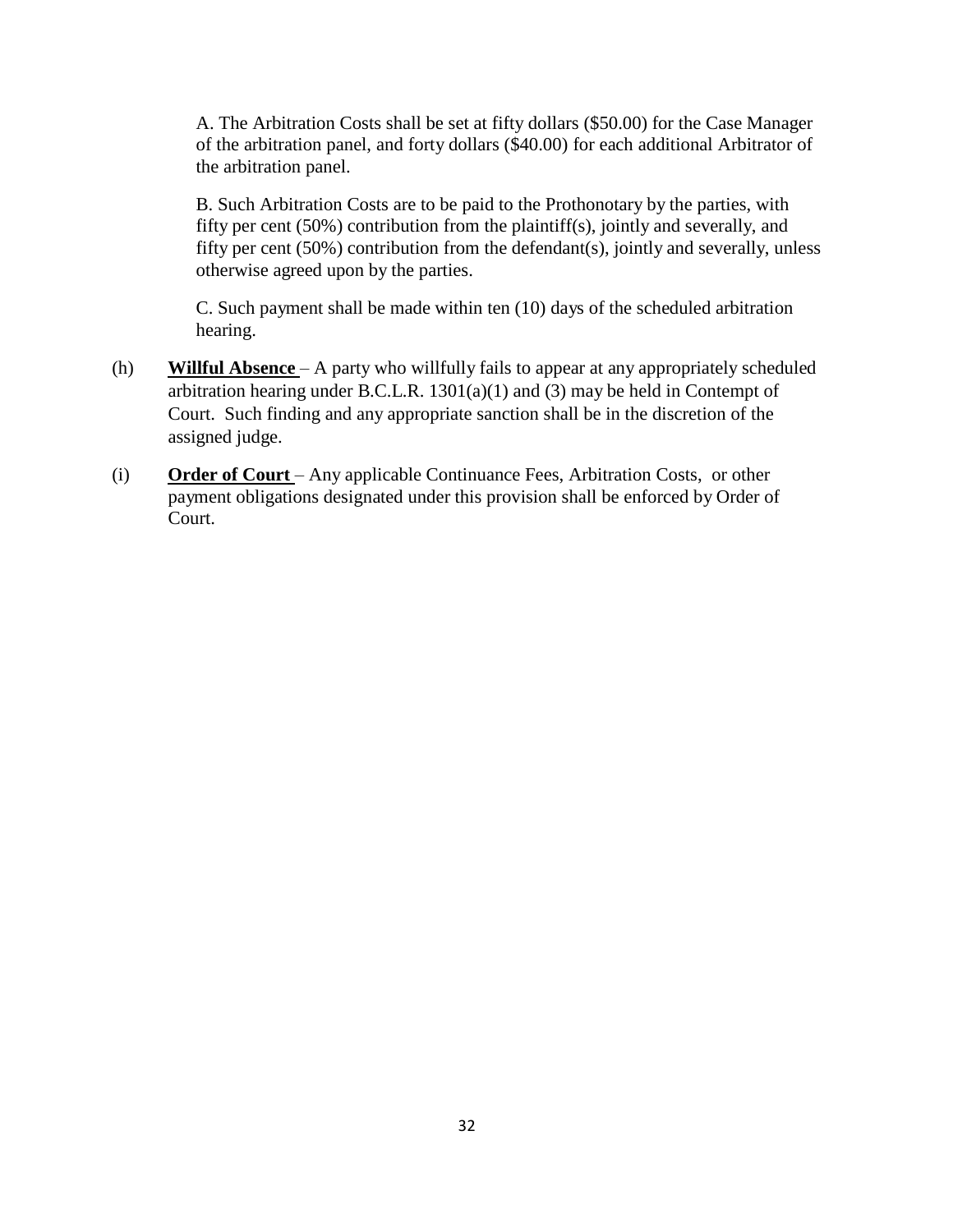## **RULE 1304 CONDUCT OF ARBITRATION HEARINGS**

- (a) The Board of Arbitratorsshall conduct the hearing in accordance with Pa. R. Civ. P. 1304 and 1305.
- (b) Generally every document submitted pursuant to Pa. R. Civ. P. 1305(b) shall state the name and present address of the individual or entity that provided the information contained in the document.
- (c) The Arbitration Case Manager does not have the duty or power to grant any continuance. Continuances are filed through Court Administration and may only be granted by the Court.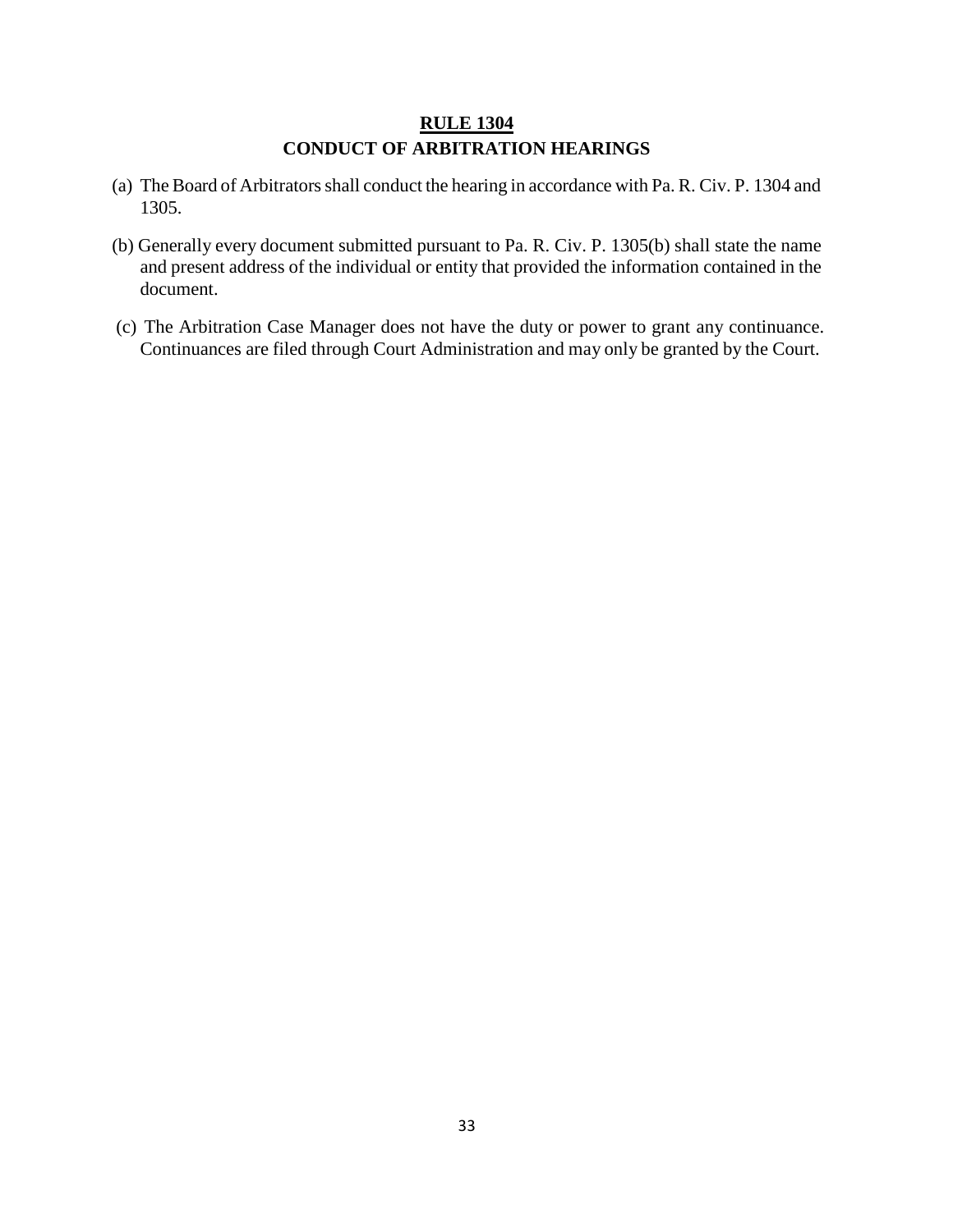## **RULE 1308 ARBITRATION APPEALS**

#### **Appeal.** Arbitrator's Compensation. Notice

- (a) Appeals from an award of a Board of Arbitrators shall be in conformity with Pa. R. Civ. P.1308.
- (b) The Blair County Court of Common Pleas will establish the amount of compensation for arbitrators by Court Order. The members of the panel shall not be entitled to receive their fees until after filing the award with Court Administration.
- (c) Attorneys of record or parties who have no attorney shall be notified of the award of the Board of Arbitrators by the Prothonotary, in conformity with Pa.R.Civ.P. 1307.
- (d) A party appealing an Arbitration Award, shall pay to the Prothonotary an Arbitration Appeal Fee of four hundred dollars (\$400.00), unless the arbitration hearing lasted four and one-half (4  $\frac{1}{2}$ ) hours or more, in which case the Arbitration Appeal Fee shall be six hundred and twenty-four dollars (\$625.00). Such fee must be paid at the time of filing the appeal in order to perfect such appeal. An appeal from the Arbitration Award does not, in any way, relieve any party of any duty to pay any applicable Costs or Fees under B.C.L.R. 1303 et. al. There shall be no reimbursement of the Arbitration Appeal Fees to the appealing party, even if the final decision entered after the appeal differs from the Award of Arbitrators.
- (e) In all other respects not clarified or established herein, the Pennsylvania Rules of Civil Procedure for Compulsory Arbitration (Rule 1301 et seq.) shall be applicable.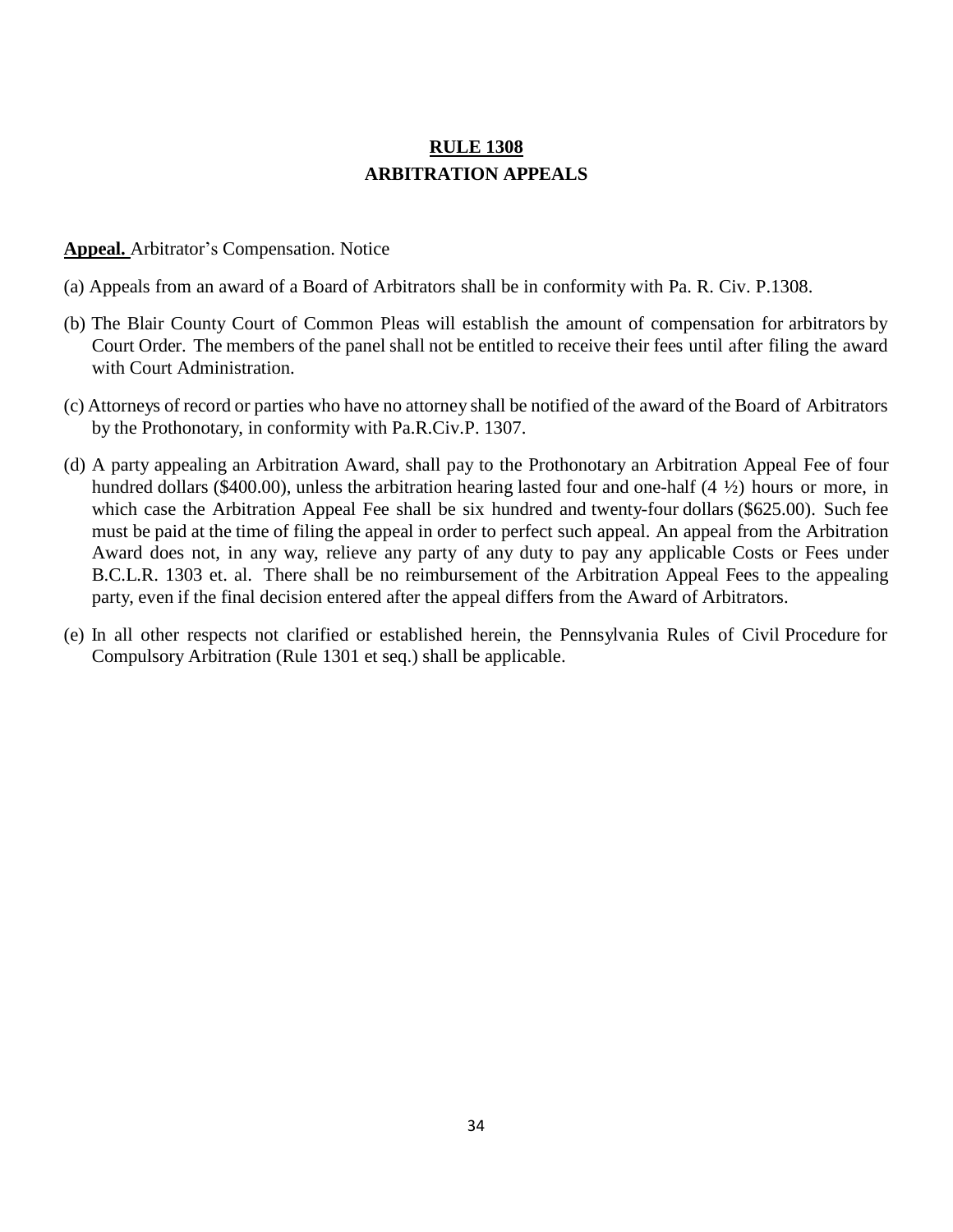## **BLAIR COUNTY COURT OF COMMON PLEAS Hollidaysburg, PA**

### **CIVIL CONTINUANCE REQUEST**

| <b>CAPTION:</b> |                                                                                        |                 |              |                                   |                                                                                                                 |                    |
|-----------------|----------------------------------------------------------------------------------------|-----------------|--------------|-----------------------------------|-----------------------------------------------------------------------------------------------------------------|--------------------|
|                 |                                                                                        | <b>CASE NO:</b> |              |                                   |                                                                                                                 |                    |
|                 |                                                                                        |                 |              | This case is presently scheduled: |                                                                                                                 |                    |
|                 | V <sub>S</sub>                                                                         |                 |              | DATE: ________________________    |                                                                                                                 |                    |
|                 |                                                                                        |                 |              |                                   |                                                                                                                 |                    |
|                 |                                                                                        |                 |              | COURTROOM:                        |                                                                                                                 |                    |
|                 |                                                                                        |                 |              |                                   |                                                                                                                 |                    |
|                 |                                                                                        |                 |              |                                   | TYPE OF <u>HEARING: TYPE OF HEARING</u><br>Motions Court <u>______________</u> Div. Mstr. _____________________ |                    |
|                 |                                                                                        |                 |              |                                   |                                                                                                                 |                    |
|                 |                                                                                        |                 | Trial        |                                   | Conciliation Conciliation                                                                                       |                    |
|                 |                                                                                        |                 | <b>PFA</b>   |                                   |                                                                                                                 |                    |
|                 |                                                                                        |                 |              |                                   |                                                                                                                 |                    |
|                 |                                                                                        |                 |              |                                   |                                                                                                                 |                    |
|                 |                                                                                        |                 |              |                                   |                                                                                                                 |                    |
|                 |                                                                                        |                 |              |                                   |                                                                                                                 |                    |
|                 |                                                                                        |                 |              |                                   |                                                                                                                 |                    |
|                 |                                                                                        |                 |              |                                   |                                                                                                                 |                    |
|                 |                                                                                        |                 |              |                                   |                                                                                                                 |                    |
|                 | NUMBER OF PRIOR CONTINUANCES <b>CONTINUES</b> PLAINTIFF DEFENDANT                      |                 |              |                                   |                                                                                                                 |                    |
|                 |                                                                                        |                 |              |                                   |                                                                                                                 |                    |
|                 |                                                                                        |                 |              |                                   |                                                                                                                 |                    |
|                 |                                                                                        |                 |              |                                   | (NAME OF CLIENT)                                                                                                |                    |
|                 |                                                                                        |                 |              |                                   |                                                                                                                 |                    |
|                 |                                                                                        |                 |              | (DATE)                            | Objects to request                                                                                              |                    |
|                 |                                                                                        |                 |              |                                   |                                                                                                                 |                    |
|                 | OPPOSING PARTY(IES) (ATTORNEY OR Self Represented Litigant) FOR: Network and the self- |                 |              |                                   |                                                                                                                 |                    |
|                 |                                                                                        |                 |              |                                   | _____________Agrees with                                                                                        |                    |
|                 |                                                                                        |                 |              |                                   |                                                                                                                 | Objects to request |
|                 |                                                                                        |                 |              |                                   |                                                                                                                 |                    |
| (SIGN)          |                                                                                        |                 |              |                                   |                                                                                                                 |                    |
|                 |                                                                                        |                 |              |                                   |                                                                                                                 |                    |
|                 |                                                                                        |                 | <b>ORDER</b> |                                   |                                                                                                                 |                    |
|                 |                                                                                        |                 |              |                                   |                                                                                                                 |                    |
|                 |                                                                                        |                 |              |                                   |                                                                                                                 |                    |
|                 |                                                                                        |                 |              |                                   |                                                                                                                 |                    |
|                 | Blair County Courthouse, Hollidaysburg, PA                                             |                 |              |                                   |                                                                                                                 |                    |
|                 | <b>DENIED</b>                                                                          |                 |              | BY THE COURT:                     |                                                                                                                 |                    |
|                 |                                                                                        |                 |              |                                   |                                                                                                                 |                    |
|                 |                                                                                        |                 |              |                                   |                                                                                                                 |                    |
|                 |                                                                                        |                 |              |                                   |                                                                                                                 |                    |
|                 |                                                                                        |                 |              |                                   |                                                                                                                 | J.                 |
| Cc:             | Original to Prothonotary File                                                          |                 |              |                                   |                                                                                                                 |                    |
|                 | Counsel                                                                                |                 |              |                                   |                                                                                                                 |                    |
|                 | Court Administration                                                                   |                 |              |                                   |                                                                                                                 | ATTACHMENT "A"     |
|                 |                                                                                        |                 |              |                                   |                                                                                                                 |                    |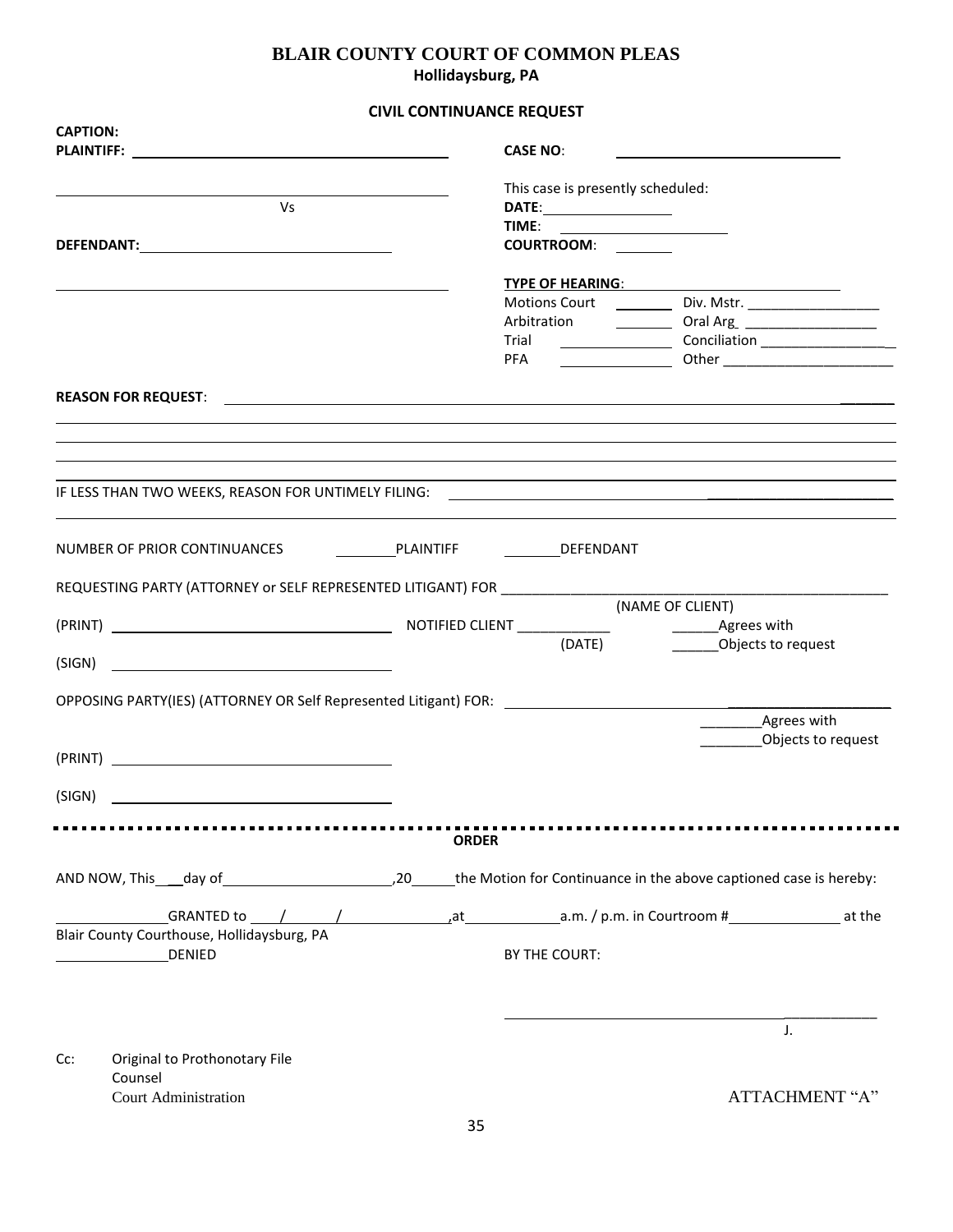CIVIL DIVISON Vs. DOCKET NO.

| <b>TYPE OF PLEADING:</b> |  |
|--------------------------|--|
|--------------------------|--|

## NOTICE OF HEARING/ARGUMENT

 $\overline{\phantom{a}}$  , which is a set of the set of the set of the set of the set of the set of the set of the set of the set of the set of the set of the set of the set of the set of the set of the set of the set of the set of th

AND NOW, this \_\_\_\_\_\_\_\_\_ day of \_\_\_\_\_\_\_\_\_\_\_\_\_\_\_\_\_\_, 20\_\_\_, a hearing/argument is set for the \_\_\_\_\_\_\_\_ day of \_\_\_\_\_\_\_\_\_\_\_\_\_\_\_\_\_\_\_, 20\_\_\_, at \_\_\_\_\_\_\_a.m./p.m. in Courtroom No. \_\_\_\_\_ in the Blair County, Courthouse, Hollidaysburg, Pennsylvania.

A true and correct copy of the Notice/Order shall be served upon all counsel of record and unrepresented parties by the moving party.

## **BY THE COURT,**

**J.**

Estimated length of time requested for hearing/argument: \_\_\_\_\_\_\_\_\_\_\_\_\_\_\_\_\_\_\_\_\_\_\_

ATTACHMENT "B"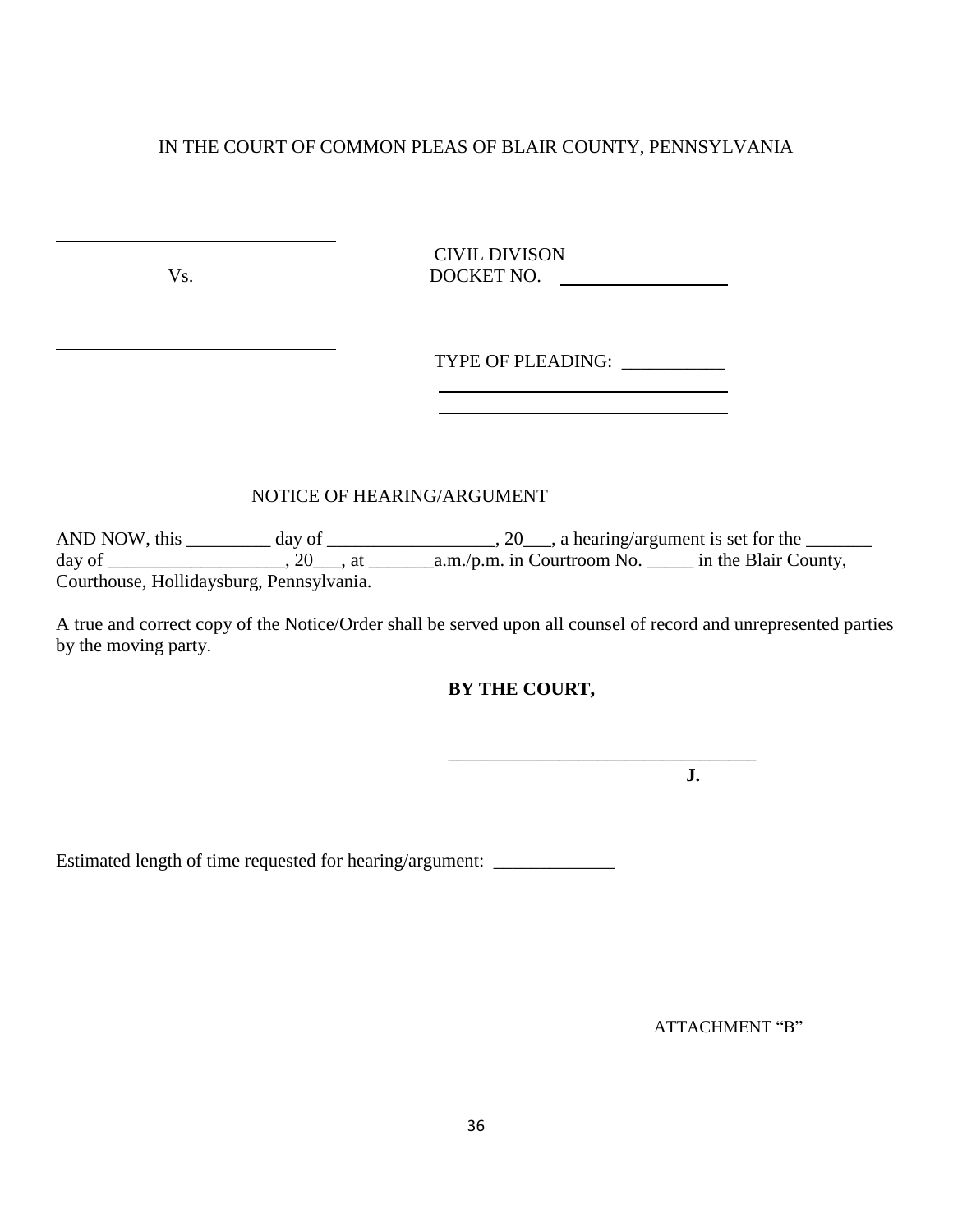| V <sub>S</sub> | <b>CIVIL DIVISON</b><br>DOCKET NO.     |
|----------------|----------------------------------------|
|                |                                        |
|                |                                        |
|                | PRESIDING JUDGE                        |
|                | COUNSEL FOR PLAINTIFF/SELF REPRESENTED |
|                | COUNSEL FOR DEFENDANT/SELF REPRESENTED |
|                | <b>ORDER</b>                           |
|                |                                        |

AND NOW this \_\_\_\_\_ day of \_\_\_\_\_\_\_\_\_, 20\_\_\_\_ a debt collection complaint having been filed and served in this matter, it is hereby ORDERED, DIRECTED, and DECREED as follows:

- **1.** A conciliation conference is set for **\_\_\_\_\_\_\_\_\_\_\_\_\_\_\_\_\_\_\_, 20\_\_\_\_\_\_ at 1:30 PM in the Jury Assembly Room.**
- **2.** If an agreement is not reached at the conciliation conference, trial by court shall be scheduled within sixty (60) days of the conciliation conference.
- **3.** The Plaintiff shall come to the conciliation conference prepared to provide proof of damages in the form of the contract signed by the Defendant, an itemized breakdown of charges, and written proof of any assignments that have taken place. If discovery is not provided at the conciliation conference, Plaintiff will provide all discovery within sixty (60) days of the conference.
- **4.** The Defendant shall come to the conciliation conference with a copy of this order and any subsequent orders and any other information helpful to achieving a resolution of the matter.
- **5.** In the event that the Defendant does not appear at the conciliation conference, the Plaintiff may be granted a **default judgment with prejudice**. If the Plaintiff fails to appear at the conciliation conference, this action may be **dismissed with prejudice**.
- **6.** For purposes of this case, civil case management and further pleading deadlines are suspended pending the outcome of the conciliation conference. Suspension is effective as of the date of this order.

ATTACHMENT "C"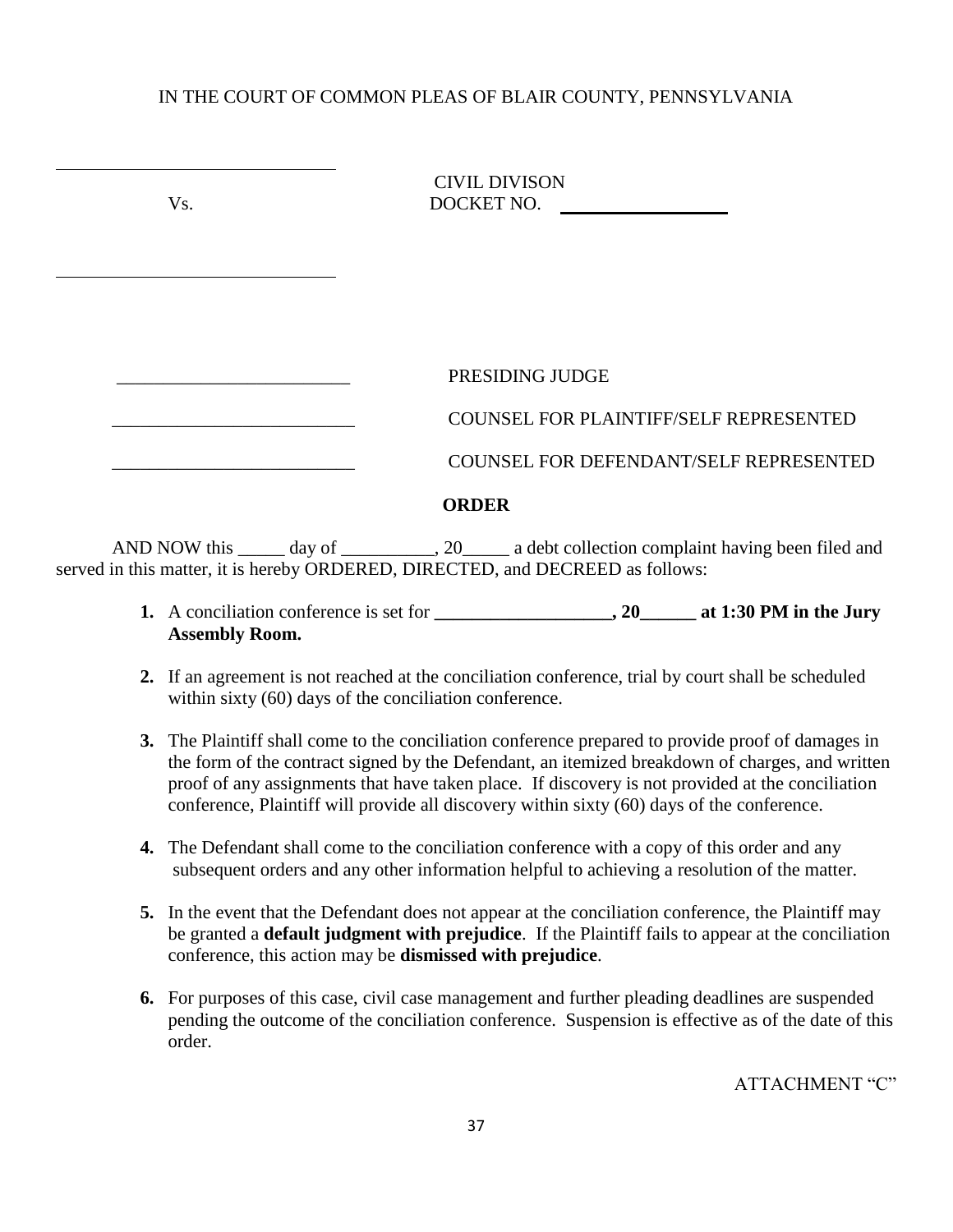- **7.** Consent Judgment forms will be made available at the conciliation conference, if a settlement is reached. Consent Judgments must be accompanied by a check for the \$24.00 filing fee. The check must be made payable to the Blair County Prothonotary. Consent Judgments without the filing fee will not be accepted by the Blair County Prothonotary.
- **8.** Defendant may contact MidPenn Legal Services for representation by calling (814) 943-8139. MidPenn Legal Services will conduct an information session in the hour prior to the scheduled credit card court. The location and time of these sessions will be posted on flyers in the Blair County Courthouse or call the MidPenn Legal Service Office for details.
- **9.** All parties shall follow and adhere to B.C.L.R. 310 et al.

## BY THE COURT:

\_\_\_\_\_\_\_\_\_\_\_\_\_\_\_\_\_\_\_\_\_\_\_\_\_ J.

ATTACHMENT "C"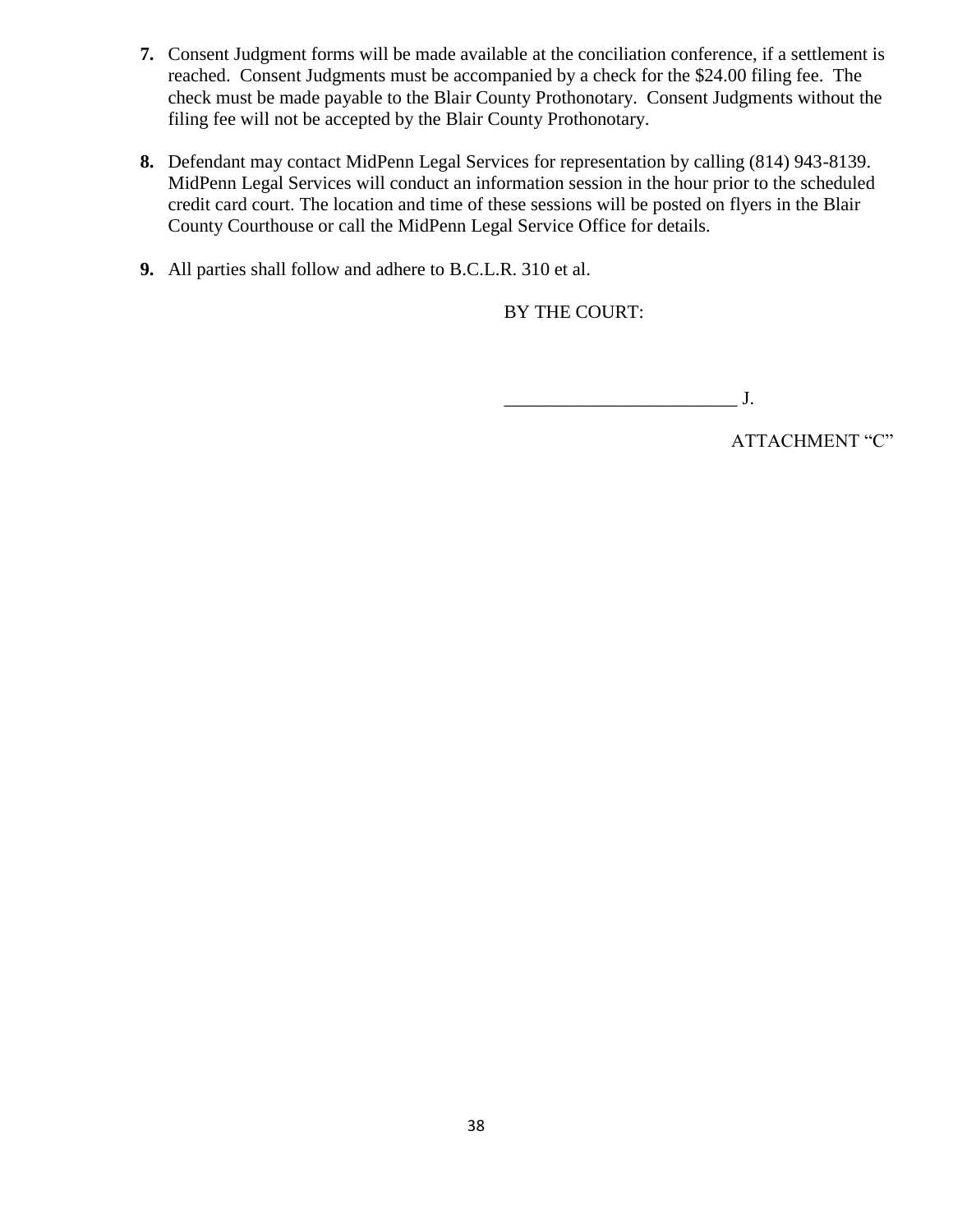|    | <b>Plaintiff</b>                                                                                                                                                                                                                               |                                                                                                                         |  |  |  |  |
|----|------------------------------------------------------------------------------------------------------------------------------------------------------------------------------------------------------------------------------------------------|-------------------------------------------------------------------------------------------------------------------------|--|--|--|--|
|    | v.                                                                                                                                                                                                                                             |                                                                                                                         |  |  |  |  |
|    |                                                                                                                                                                                                                                                | <b>CIVIL - CREDIT CARD</b>                                                                                              |  |  |  |  |
|    | <b>Defendant</b>                                                                                                                                                                                                                               |                                                                                                                         |  |  |  |  |
|    |                                                                                                                                                                                                                                                | PRESIDING JUDGE                                                                                                         |  |  |  |  |
|    |                                                                                                                                                                                                                                                | <b>COUNSEL FOR PLAINTIFF</b>                                                                                            |  |  |  |  |
|    |                                                                                                                                                                                                                                                | <b>COUNSEL FOR DEFENDANT/</b><br><b>SELF REPRESENTED LITIGANT</b>                                                       |  |  |  |  |
|    |                                                                                                                                                                                                                                                | <b>CONSENT JUDGMENT/ORDER</b>                                                                                           |  |  |  |  |
|    |                                                                                                                                                                                                                                                |                                                                                                                         |  |  |  |  |
|    | hereby ORDERED, DIRECTED AND DECREED as follows:                                                                                                                                                                                               |                                                                                                                         |  |  |  |  |
| 1. | The Prothonotary shall enter judgment in favor of the above-named Plaintiff and against the Defendant(s),<br>$\frac{1}{2}$ , in the amount of \$________________.                                                                              |                                                                                                                         |  |  |  |  |
| 2. | The Defendant(s) shall satisfy the judgment amount as follows:                                                                                                                                                                                 |                                                                                                                         |  |  |  |  |
|    | 3. The Plaintiff shall not pursue execution proceedings so long as the Defendant(s) make(s)<br>the Plaintiff shall have the right to pursue execution proceedings to enforce collection of the debt due.                                       | the payments due in a timely fashion. If the Defendant(s) fall more than ______ days delinquent in their payments, then |  |  |  |  |
| 4. | Upon payment in full of the judgment debt, the Plaintiff shall file a praecipe to mark judgment as satisfied with<br>the Blair County Prothonotary, and provide a copy of such praecipe to the Defendant(s) or his/her/their legal<br>counsel. |                                                                                                                         |  |  |  |  |
| 5. |                                                                                                                                                                                                                                                | Costs of Consent Judgment of \$_______ to be paid by _______________________ to the Blair County Prothonotary.          |  |  |  |  |
|    | <b>BY THE COURT:</b>                                                                                                                                                                                                                           |                                                                                                                         |  |  |  |  |
|    |                                                                                                                                                                                                                                                | ATTACHMENT "C-1"                                                                                                        |  |  |  |  |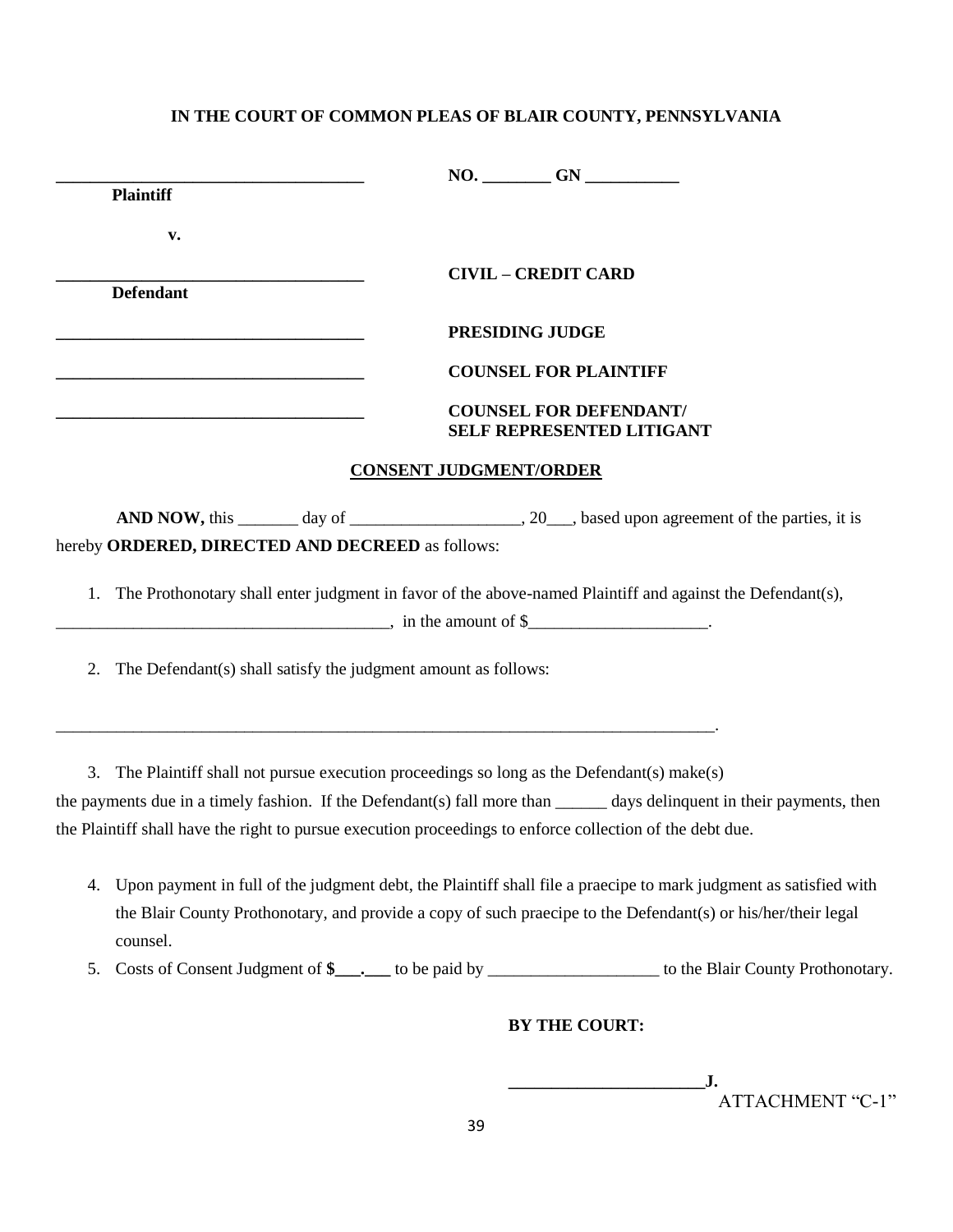|     | <b>PLAINTIFF</b> | <b>GN</b>                                                  |
|-----|------------------|------------------------------------------------------------|
| VS. |                  |                                                            |
|     | <b>DEFENDANT</b> |                                                            |
|     |                  | PRESIDING JUDGE                                            |
|     |                  | <b>COUNSEL FOR PLAINTIFF</b>                               |
|     |                  | SELF REPRESENTED LITIGANT/<br><b>COUNSEL FOR DEFENDANT</b> |
|     |                  | <b>URGENT NOTICE</b>                                       |

**ORDER**

The Plaintiff in the above captioned matter has initiated an action for mortgage foreclosure against you, the Defendant. If the property being foreclosed is your primary residence, you may be able to get help with your mortgage. You may be eligible to participate in the informal Blair County Mortgage Foreclosure Diversion Program if the property is owner-occupied.

To participate in the program, you must file the attached Certification of Premises as Owner-Occupied and Request for Conciliation Conference with the Blair County Prothonotary within ten (10) days of the date of this Order to have a conference scheduled. You must also mail a copy of the Certification to this Court and to the Plaintiff's counsel at the following addresses:

\_\_\_\_\_\_\_\_\_\_\_\_\_\_\_\_\_\_\_\_\_\_\_\_\_\_\_\_

\_\_\_\_\_\_\_\_\_\_\_\_\_\_\_\_\_\_\_\_\_\_\_\_\_\_\_\_ \_\_\_\_\_\_\_\_\_\_\_\_\_\_\_\_\_\_\_\_\_\_\_\_\_\_\_\_

### **IF YOU FAIL TO PROPERLY FILE THE CERTIFICATION WITHIN TEN (10) DAYS, YOU WILL LOSE THE OPPORTUNITY TO PARTICIPATE IN THIS "MORTGAGE FORECLOSURE-HELP" PROGRAM.**

BY THE COURT,

DATE:\_\_\_\_\_\_\_\_\_\_\_\_\_\_\_\_\_\_\_\_\_\_\_ \_\_\_\_\_\_\_\_\_\_\_\_\_\_\_\_\_\_\_\_\_\_\_\_\_\_\_\_\_\_\_\_\_\_ J.

ATTACHMENT "D"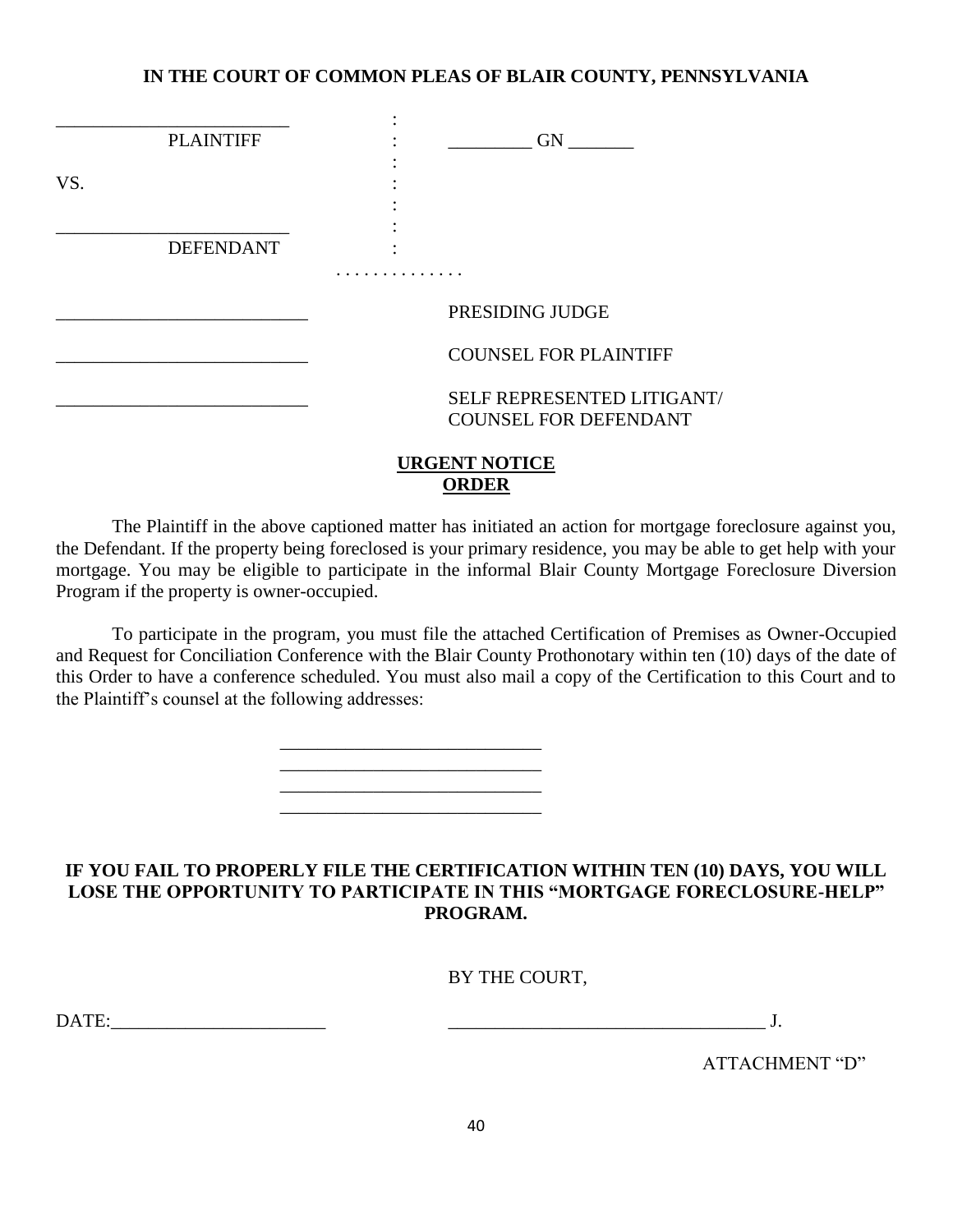|     | <b>PLAINTIFF</b> | <b>GN</b>                                        |
|-----|------------------|--------------------------------------------------|
| VS. |                  |                                                  |
|     | <b>DEFENDANT</b> |                                                  |
|     |                  |                                                  |
|     |                  | PRESIDING JUDGE                                  |
|     |                  | <b>COUNSEL FOR PLAINTIFF</b>                     |
|     |                  | PRO SE DEFENDANT/COUNSEL FOR<br><b>DEFENDANT</b> |

### **DEFENDANT'S CERTIFICATION THAT PREMISES ARE OWNER-OCCUPIED and REQUEST FOR CONCILIATION CONFERENCE**

I hereby certify as follows:

1. I am the owner of the property known as (premises address):

2. I live in the property identified above;

3. This property is my principal residential property;

4. Plaintiff has filed an action in Mortgage Foreclosure against me concerning the above property and I request that the Court schedule a conciliation conference pursuant to the informal Blair County Mortgage Foreclosure Diversion Program.

 $\mathbf{r}$ 

The undersigned verifies that the statements made herein are true and correct. I understand that false statements are made subject to the penalties of 18 Pa.C.S. § 4904 relating to unsworn falsification to authorities.

Date:

Signature of Defendant(s)

<u> 1989 - Johann Barn, mars ann an t-Amhain Aonaich an t-Aonaich an t-Aonaich ann an t-Aonaich ann an t-Aonaich</u>

Phone Number:

ATTACHMENT "D-1"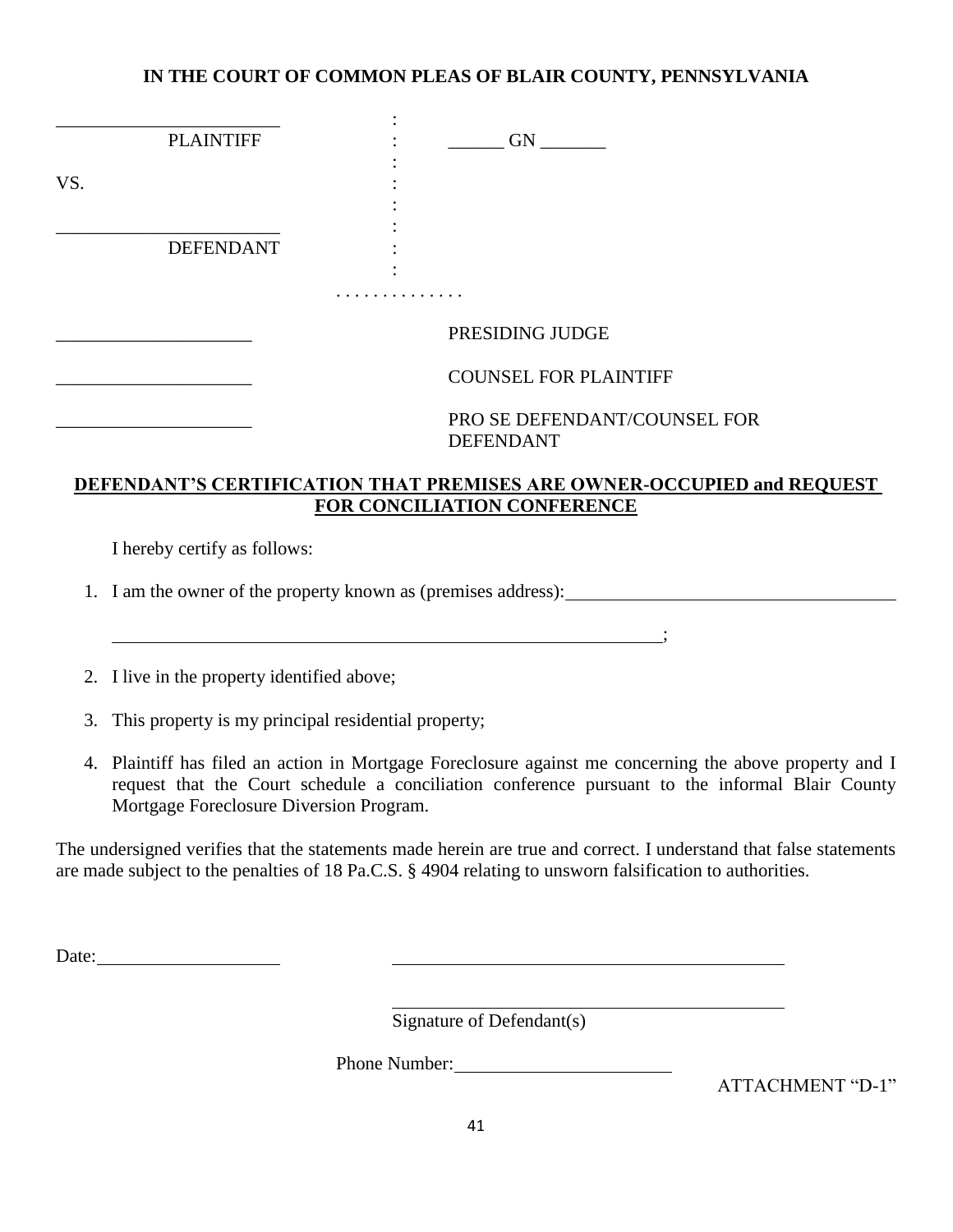l

|     | <b>PLAINTIFF</b> |  | <b>GN</b>                                                                     |                    |
|-----|------------------|--|-------------------------------------------------------------------------------|--------------------|
| VS. |                  |  | <b>CIVIL - MORTGAGE FORECLOSURE</b>                                           |                    |
|     | <b>DEFENDANT</b> |  |                                                                               |                    |
|     |                  |  | PRESIDING JUDGE                                                               |                    |
|     |                  |  | <b>COUNSEL FOR PLAINTIFF</b><br>COUNSEL FOR DEFENDANT/SELF<br><b>LITIGANT</b> | <b>REPRESENTED</b> |

#### **ORDER**

AND NOW, this \_\_\_\_\_ day of \_\_\_\_\_\_\_\_\_\_\_\_\_\_\_\_\_\_\_\_\_, 20\_, a mortgage foreclosure complaint having been filed and served in this matter, and the Defendant having returned the homeowner-occupied certification and request for conciliation conference, it is hereby **ORDERED, DIRECTED and DECREED** as follows:

- 1. A conciliation conference is set for the \_\_\_\_\_ day of \_\_\_\_\_\_\_\_\_\_\_\_\_\_\_\_\_, 20 at **1:30p.m**., in the **Jury Assembly Room**, **Basement, Blair County Courthouse, Hollidaysburg, PA**.
- 2. The Plaintiff shall come to the conciliation conference prepared to provide proof of the defaulted mortgage AND and the exact amount, including costs and penalties, needed to bring the mortgage current as of that date. Failure to do so will preclude the recovery of any interest due on the mortgage after that date.
- 3. The Defendant shall come to the conciliation conference prepared to provide the following:
	- i. proof of **income** from all sources (i.e. pay stubs, social security disability letter of determination, workers compensation letter of determination, annual income tax returns, child and spousal support orders, etc.)
	- ii. proof of **expenses** and **debt statements** (i.e. regular monthly mortgage payment, water/sewer bills, electricity bill, heating bill, telephone bills, cable bill, credit card bills, tuition and day care expenses, etc.); and,
	- iii. **Act 91 Notice and any other documents you have received regarding this mortgage foreclosure.**
- 4. For the purposes of this case, civil case management and further pleading deadlines are **suspended** pending the outcome of the conciliation conference. Suspension is effective as of the date of this Order.

BY THE COURT:

 J. ATTACHMENT "D-2"